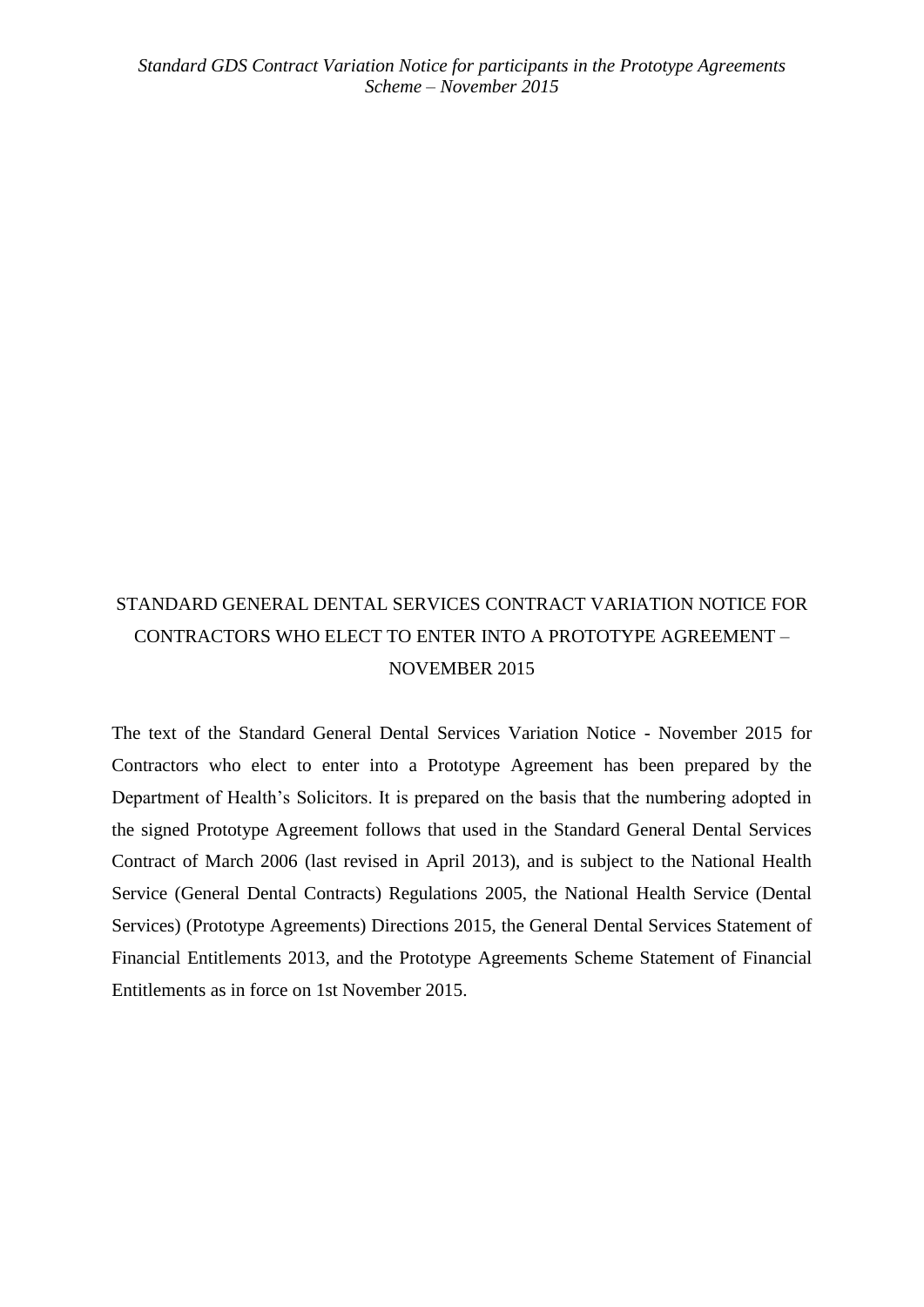Dear Sir/Madam

# **Notice of Variation to your General Dental Services Contract dated [ ] relating to the Prototype Agreements Scheme**

You have elected to participate in the Prototype Agreements Scheme and to enter into a Prototype Agreement. We therefore give you notice under paragraph 60(2) of Schedule 3 to the National Health Service (General Dental Services Contracts) Regulations 2005 (S.I. 2005/3361, as amended) ("the Regulations") that the terms of your general dental services Contract dated [ ] are varied as set out below with effect from [*insert here date on which variations will take effect. Where reasonably practicable this should not be less than 14 days after the date on which this notice is served*] until [*insert here date on which variations will cease to have effect which must be a date no later than 31st March 2018*.

These variations are made to reflect changes arising from relevant legislation to the Standard General Dental Services Contract which are to ensure compliance with the terms of the Regulations, and with other required terms arising from the National Health Service (Dental Services) (Prototype Agreements) Directions 2015 signed on 23rd September 2015.

We request you to acknowledge receipt of this notice by signing and returning the enclosed duplicate of it.

Dated:

Signed:

Print name:

on behalf of [ ] the Board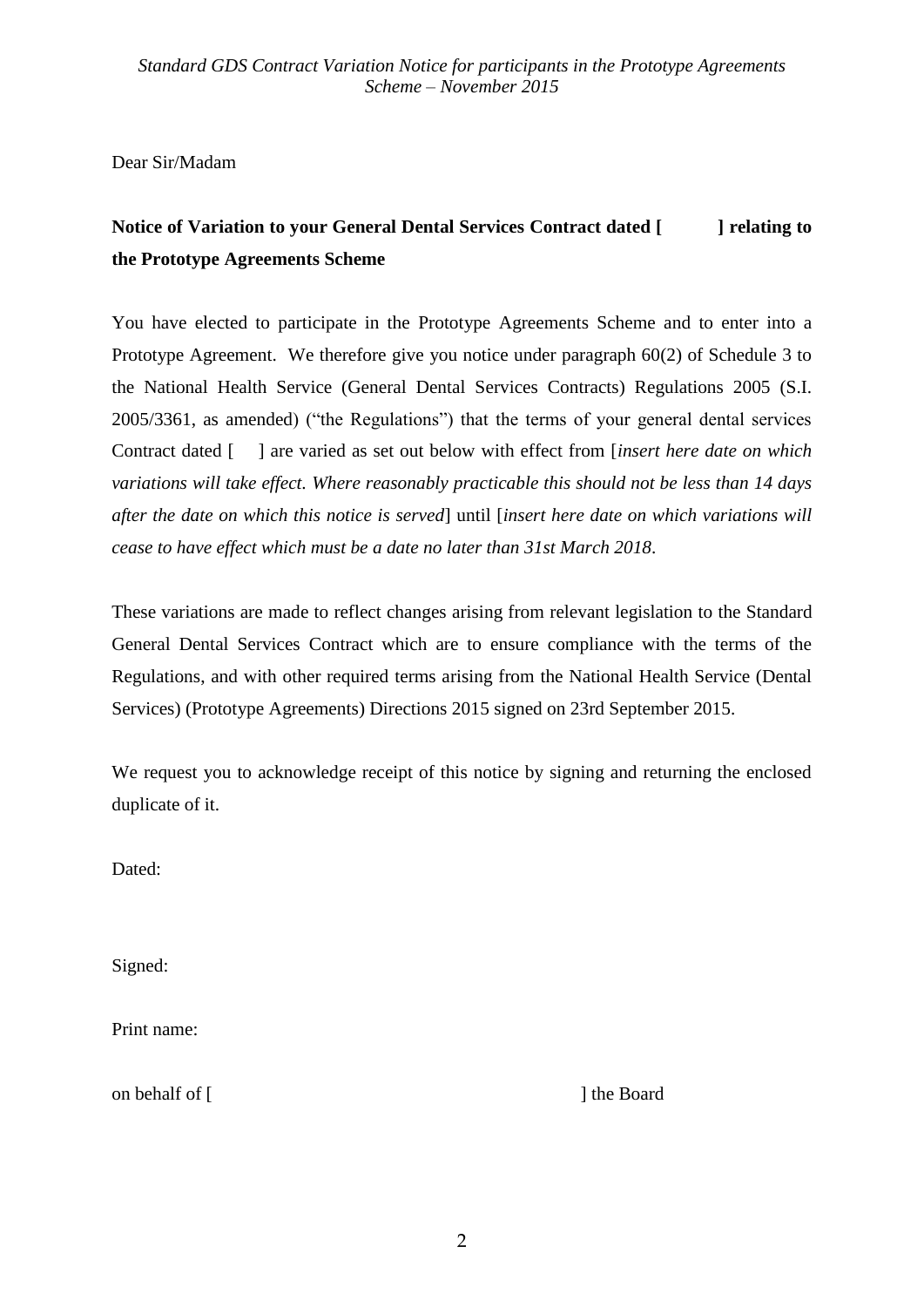## **WORDING OF VARIATIONS**

## **BACKGROUND**

**1.** Under the heading BACKGROUND, after paragraph E, there are inserted new paragraphs—

"F. The Board and the Contractor have elected to enter into a *Prototype Agreement* in accordance with regulation 24C of *the Regulations*.

G. This *Prototype Agreement* forms part of this *Contract* and is entered into as part of the *Prototype Agreements Scheme* and in accordance with the *Prototype Directions*.".

## **PART 1 – DEFINITIONS AND INTERPRETATIONS**

**2.** In Clause 1—

(a) in the definition of "Band 1A course of treatment", after "under" insert "a *Prototype Agreement* or";

(b) in the definition of "*banded course of treatment*" after the word "means" insert the words "subject to Clause 411";

(c) at the appropriate alphabetical place, the following new definitions are inserted—

""Blend A *Prototype Agreement*" means a *Prototype Agreement* of that name with the Blend A remuneration model that is assigned to a group of *Prototype Agreement*s to enable the evaluation of different methods of payment for services provided under *Prototype Agreements* for the purposes of the objectives of the *Prototype Agreements Scheme*;";

""Blend B *Prototype Agreement*" means a *Prototype Agreement* of that name with the Blend B remuneration model that is assigned to a group of *Prototype Agreement*s to enable the evaluation of different methods of payment for services provided under *Prototype Agreements* for the purposes of the objectives of the *Prototype Agreements Scheme*;";

<sup>&</sup>quot;"*capitated* patient" has the meaning given in Clauses **410** and **411**";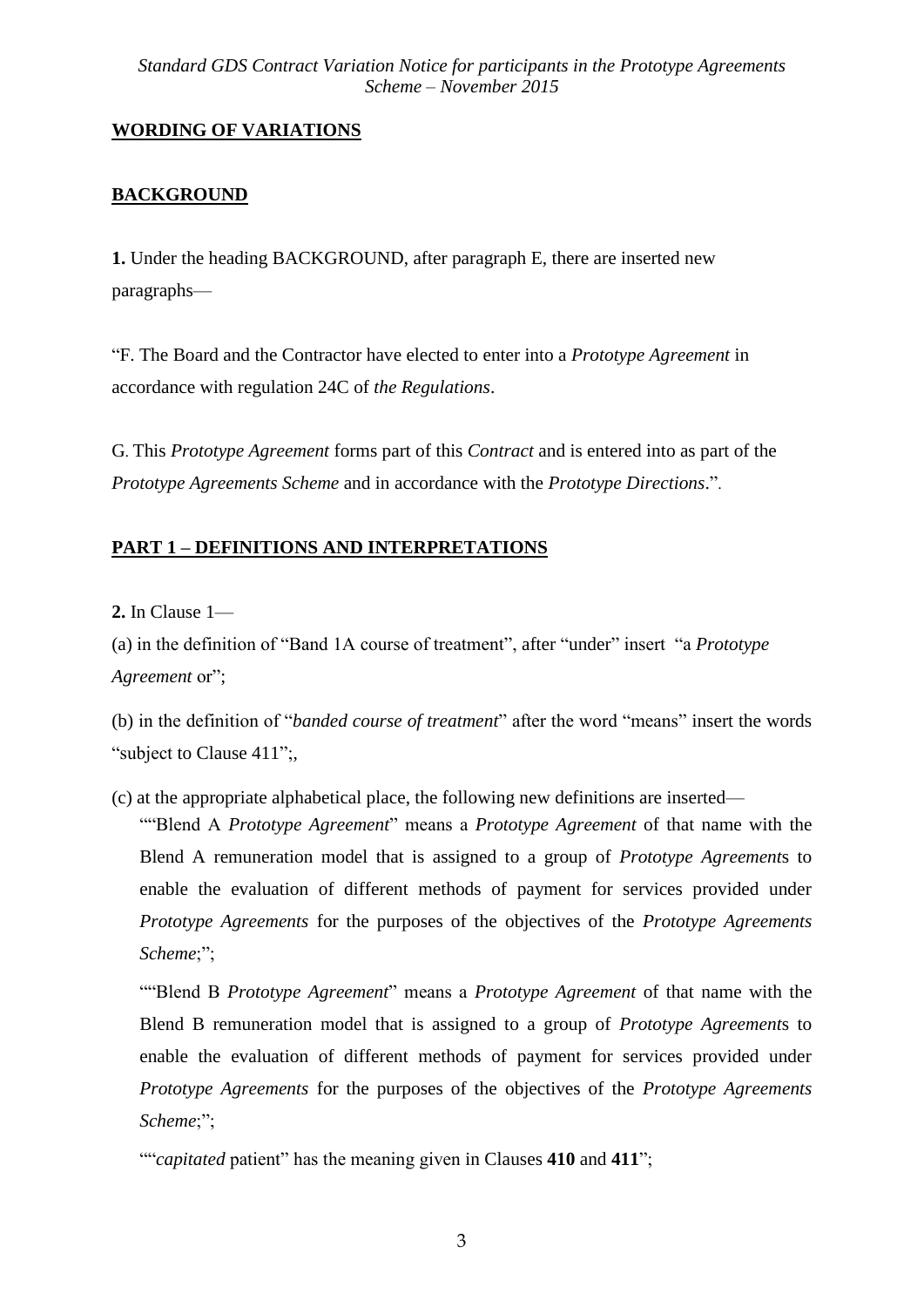""a Capitation and Quality Scheme Agreement" means the Agreement that formed a temporary part of a *GDS Contract*, or *PDS Agreement*, which comprised Part 5A and Part 25 of that *GDS Contract* or *PDS Agreement*, which contained agreed terms and conditions relating to the provision of primary dental services as were required by the National Health Service (Dental Services) (Capitation and Quality Scheme Agreements) Directions 2011 $(1)$ ;"

""the Capitation and Quality Scheme 2 Directions" means the National Health Service (Dental Services) (Capitation and Quality Scheme 2 Agreements) Directions 2013 (**2**);";

""GDS contract" means a general dental services contract within the meaning of section 100 of the *2006 Act* (general dental services: introductory);";

""foundation trainee" has the meaning given in Section 12 of the General Dental Services Statement of Financial Entitlements 2013 (glossary of terms) (**3**);";

""interim care course of treatment" where it is provided under a *Prototype Agreement*, is a course of treatment for which a charge is levied under regulation 12A of *the NHS Charges Regulations (*charges in respect of primary dental services provided under a *Prototype Agreement* or a *Capitation and Quality Scheme 2 Agreement*);";

""interim care plan" has the meaning given in direction 2 (interpretation) of *the Prototype Directions*;";

""overall capitation and activity performance level" has the meaning given in paragraphs 20.8 and 23.8 (setting the limits for the adjustments to capitation and activity performance) of the *Prototype SFE*;";

""PDS agreement" means a personal dental services agreement under which primary dental services are provided under section 107 of the 2006 Act (arrangements by the *Board* for the provision of primary dental services);";

"Prototype Agreement" means a GDS contract or PDS agreement temporarily varied as part of the *Prototype Agreements Scheme*, which contains—

(a) such terms and conditions required under the *Prototype Directions*; and

1

<sup>(1)</sup> The National Health Service (Dental Services) (Capitation and Quality Scheme Agreements) Directions 2011 signed on 27th of April 2011 are available on www.gov.uk.

<sup>(2)</sup> The National Health Service (Dental Services) (Capitation and Quality Scheme 2 Agreements) Directions 2013 signed on 13th March 2013 are available on www.gov.uk.

<sup>(3)</sup> The General Dental Services Statement of Financial Entitlements 2013 signed on 28th March 2013 as amended by: The Primary Dental Services Statements of Financial Entitlements (Amendment) Directions 2014 signed on 16th April 2014; and the Primary Dental Services Statement of Financial Entitlements (Amendment) Directions 2015 signed on 30th July 2015. All of the aforementioned sets of Directions are available o[n www.gov.uk.](http://www.gov.uk/)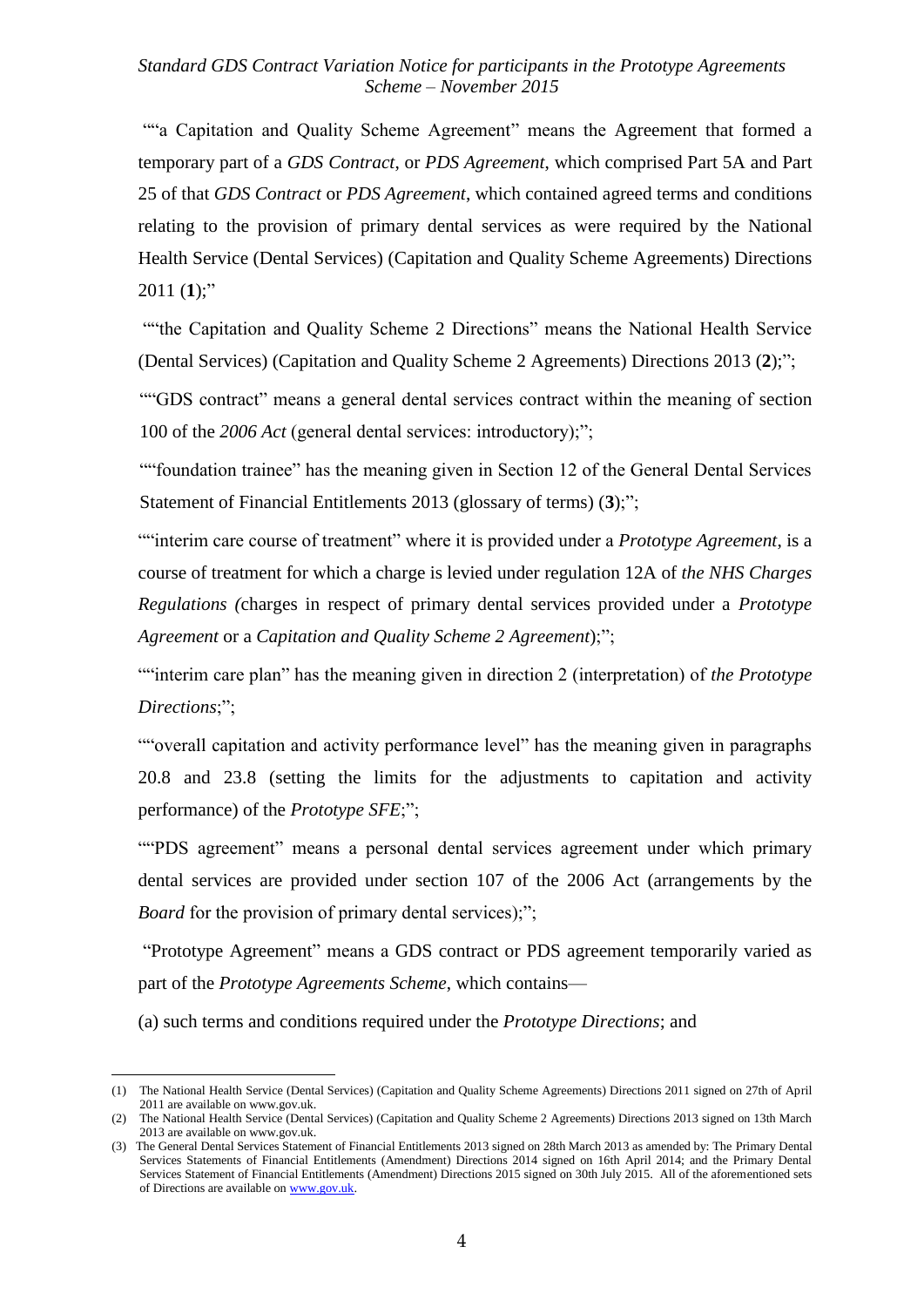(b) the terms and conditions required under the *Regulations;*";

""Prototype Agreements Scheme" is the Scheme of that name introduced by the Secretary of State on 1st November 2015 that the Secretary of State has developed to assist in continuing to promote and secure improvement in the provision of dental services in accordance with the 2006 Act;";

 ""the Prototype SFE" means the Prototype Agreements Scheme Statement of Financial Entitlements(**4**);"

""the Prototype Directions" means the National Health Service (Dental Services) (Prototype Agreements) Directions 2015(**5**);" and

""the Scheme 2 SFE" means the Capitation and Quality Scheme 2 Agreements Statement of Financial Entitlements**(6)**;".

#### **NEW PART 5A**

1

**3.** After **Clause 24**, the following heading and new clauses are inserted (or where the Contractor has held a *Capitation and Quality Scheme 2 Agreement*, are substituted) (and a change also needs to be made to the table of contents for the *Contract*)—

#### "**PART 5A**

#### **PROTOTYPE AGREEMENT**

**24A.** The Contractor and the Board have elected to enter into a *Prototype Agreement* and sub-Clauses 24A.1 to 24A.4 apply.

**24A.1** The Clauses in this *Prototype Agreement* that are specified in sub-Clause 24A.2 are temporarily varied in accordance with sub-Clauses 24A.3 and 24A.4 from **[***insert date on which this Prototype Agreement commences, which must be a date on or after 1st November 2015*] and for the period ending at the end of the day on [*date of termination of this Prototype Agreement, which must be no later than 31st March 2018*].

<sup>(4)</sup> The Prototype Agreements Scheme Statement of Financial Entitlements signed on 23rd September 2015 is available on the [www.gov.uk](http://www.gov.uk/) website.

<sup>(5)</sup> The National Health Service (Dental Services) (Prototype Agreements) Directions 2015 signed on 23rd September 2015 are available on the [www.gov.uk](http://www.gov.uk/) website.

<sup>(6)</sup> The Capitation and Quality Scheme 2 Statement of Financial Entitlements signed on 28th of March 2013, as amended by: the Primary Dental Services Statement of Financial Entitlements (Amendment) Directions 2014, signed on 16th of April 2014, the Capitation and Quality Scheme 2 (Amendment) Directions 2014, signed on 5th of August 2014, the Capitation and Quality Scheme 2 Statement of Financial Entitlement (Amendment) Directions 2015, signed on 25th March 2015, and the Primary Dental Services Statement of Financial Entitlements (Amendment) Directions 2015, signed on 30th of July 2015. All of the aforementioned Directions are available on the [www.gov.uk](../../../Documents%20and%20Settings/83580704/Local%20Settings/Temporary%20Internet%20Files/users/83580704/%20www.dh.gov.uk) website.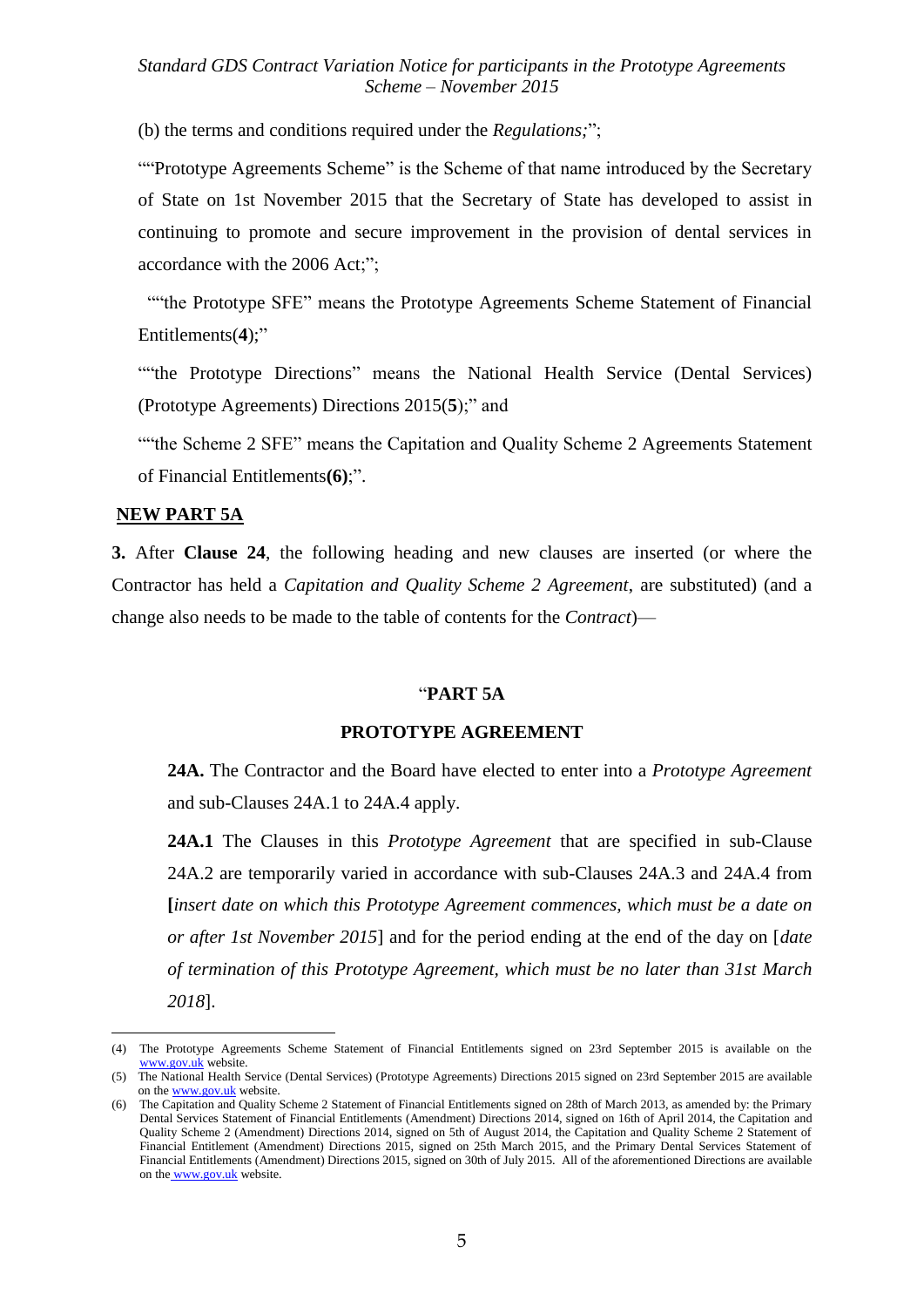**24A.2** The specified Clauses referred to in sub-clause 24A.1 are—

- (a) Clause 1 (definitions and interpretation);
- (b) Clauses 77 and 78 (*units of dental activity* to be provided);
- (c) Clauses 79 to 86 (measurement of the number of *units of dental activity* provided);
- (d) Clauses 87 to 100 (mid-year review);
- (d) Clause 203 (patient records);
- (e) Clauses 239 to 240 (payments under the Contract); and
- (f) Clauses 289 to 291 (variation of the Contract: activity under the Contract in so far as it relates to units of dental activity).

**24A.3** The Contractor and the Board are temporarily released from all obligations, conditions, payments, rights and liabilities relating to the Clauses specified in sub-Clause 24A.2 (and only those Clauses), including any right to enforce any of those Clauses.

**24A.4** Immediately after the date of the termination of the *Prototype Agreement*—

(a) the Clauses specified in sub-Clause 24A.2 which subsisted immediately before—

(i) in the case of a Contractor who held both a *Capitation and Quality Scheme Agreement and a Capitation and Quality Scheme 2 Agreement, the Capitation and Quality Scheme Agreement* commenced, or

(ii) in the case of a Contractor who held a *Capitation and Quality Scheme 2 Agreement* but not a *Capitation and Quality Scheme Agreement*, the *Capitation and Quality Scheme 2 Agreement* commenced, or

(iii) if neither paragraphs (i) nor (ii) applies, this *Prototype Agreement* commenced;

and from which the Contractor and the Board were temporarily released as a consequence of sub-Clause 24A.3 apply again from the day after the date of termination; and

(b) all obligations, conditions, payments, rights and liabilities relating to the Clauses specified in sub-Clause 24A.2 are enforceable again from that day.".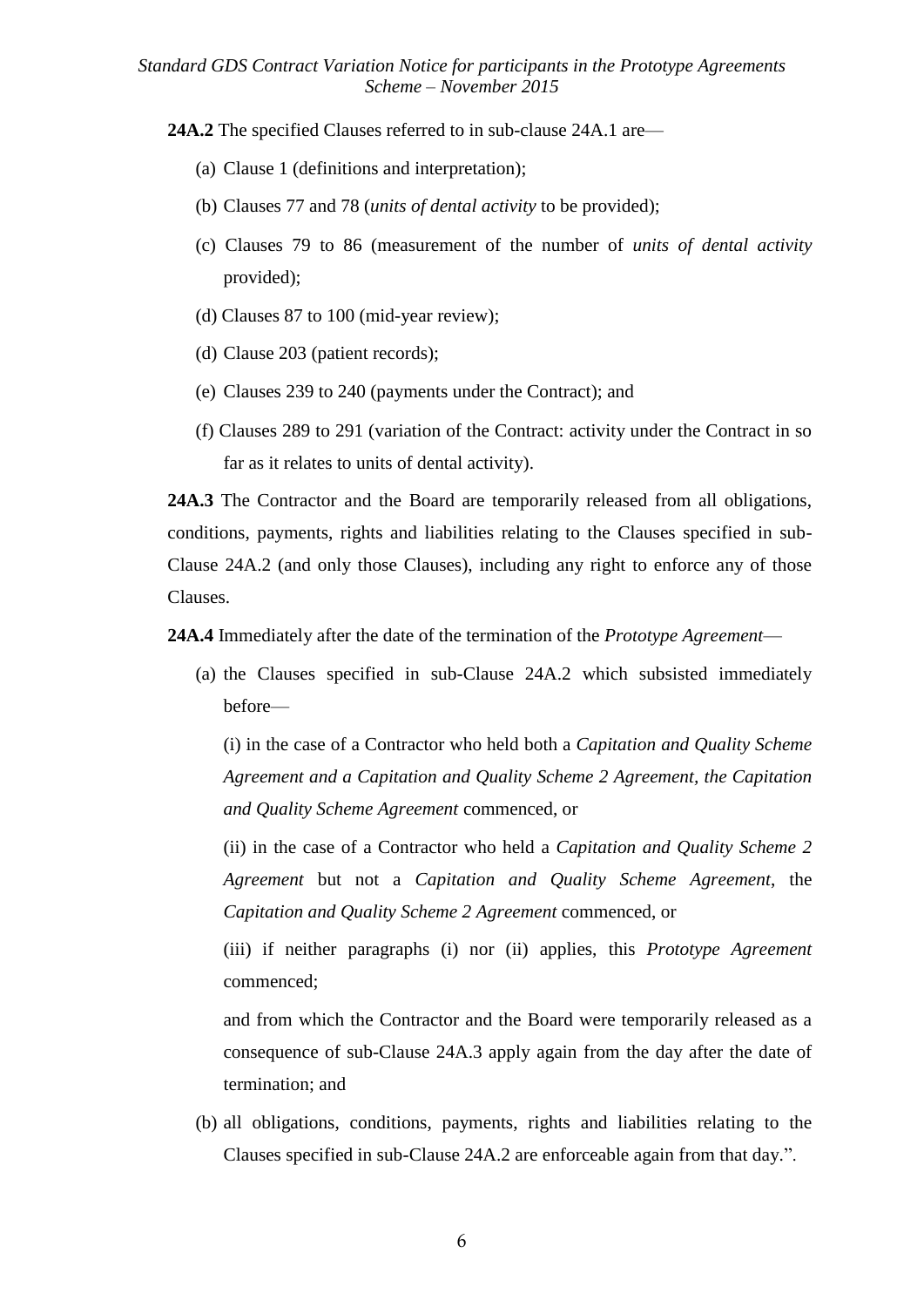## **PART 8 – MANDATORY SERVICES**

**4.** The following variations are made to Part 8.

**4.1** At the beginning of Clause **77** and Clause **78 (***units of dental activity* to be provided**)**, insert—

"Subject to Clause 78A,".

**4.2** After Clause **78**, insert a new clause —

"**78A.** In accordance with Clause 24A, Clauses 77 and 78 temporarily have no effect and the provisions in Part 25 apply instead.".

**4.3** After Clause **79** (under provision of units of dental activity), insert a new Clause—

"**79A**. In accordance with Clause 24A, Clauses 79 to 86 temporarily have no effect and the provisions in Part 25 apply instead."**.**

**4.4** At the beginning of Clause **87** (mid-year review), insert—

"Subject to Clause 87A,".

**4.5** After Clause **87**, insert a new Clause—

"**87A.** In accordance with Clause 24A, Clauses 87 to 100 temporarily have no effect and the provisions in Part 25 apply instead.".

# **PART 13 - RECORDS, INFORMATION, NOTIFICATIONS AND RIGHTS OF ENTRY**

- **5.** The following variations are made to Part 13.
	- **5.1** At the beginning of Clause **203** (patients records), insert— "Subject to Clause 203A,".
	- **5.2** After Clause **203,** insert new clause—

**"203A**. In accordance with Clause 24A, Clause 203 temporarily has no effect and Clause 401 applies instead.".

## **PART 14 – PAYMENTS UNDER THE CONTRACT**

**6.** The following variation is made to Part 14.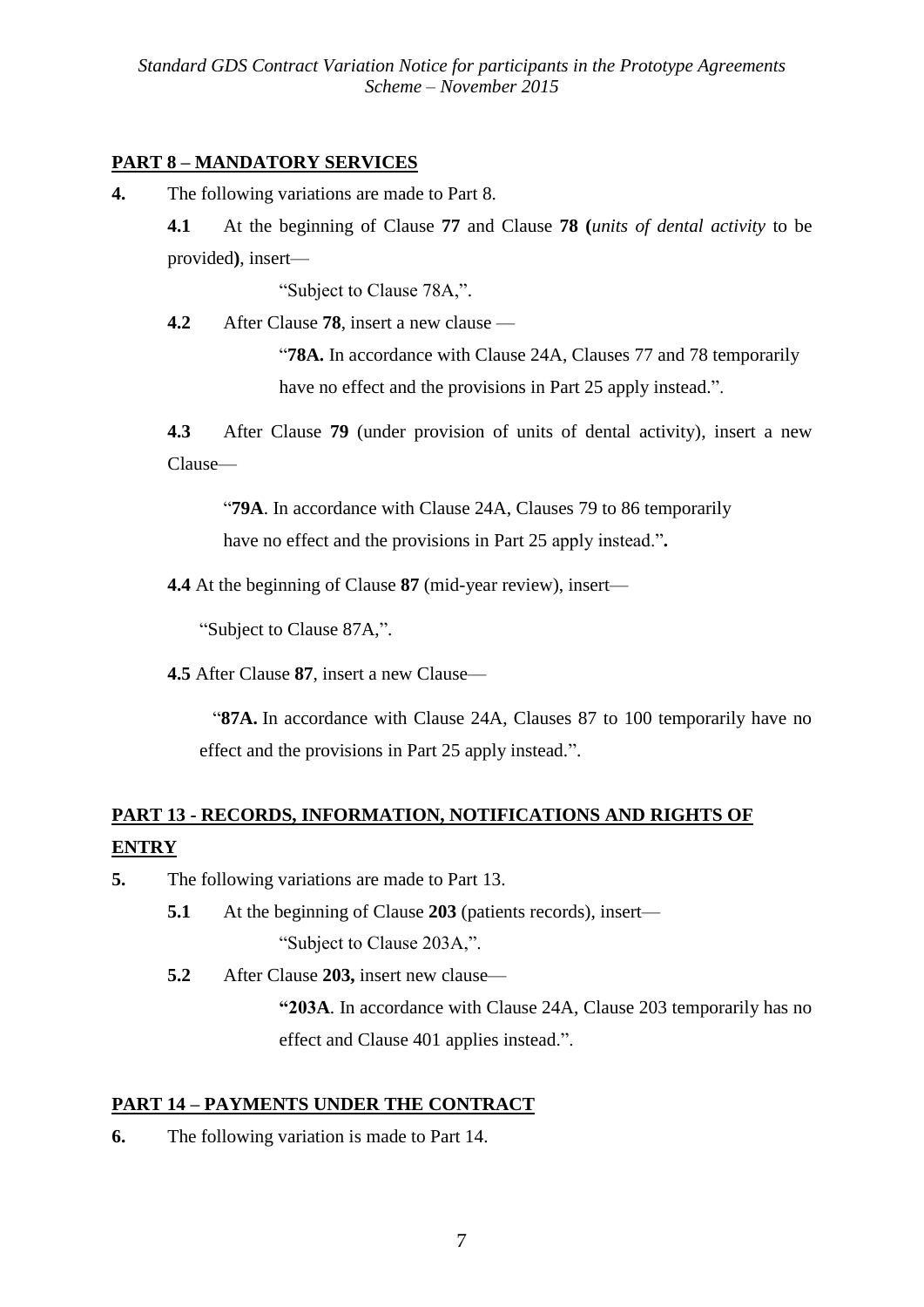**6.1** Immediately under the sub-heading "PAYMENT UNDER THE CONTRACT", insert a new Clause—

"**238A.** In accordance with Clause 24A, Part 14 temporarily has no effect and Clauses 388 and 389 apply instead. All the provisions of Part 14 are therefore to be read subject to this Clause.".

#### **PART 22 – VARIATION AND TERMINATION OF THE CONTRACT**

- **7.** The following variations are made to Part 22.
	- **7.1** At the beginning of Clause **289** (variation of the contact: activity under the Contract) insert "Subject to Clause **289A**,".
	- **7.2** After **Clause 289,** insert Clause **289A**.—

"**289A.** In accordance with Clause 24A, Clauses 289 to 291 temporarily have no effect in relation to *units of dental activity* only and Part 25 applies instead.".

**7.3** After **Clause 315** (termination by the Board: general), insert—

"**315A.** The Board or the Contractor may terminate that part of the Contract which comprises the *Prototype Agreement* but may only do so in accordance with Clauses 392 and 395 (Board withdrawal from the *Prototype Agreements Scheme*) or, as the case may be, Clause 394 (Contractor withdrawal from the *Prototype Agreements Scheme*).".

### **INSERTION OF NEW PART**

**8.** Immediately after **Clause 384** (signing of documents), there is inserted the following Part, headings, new clauses, and then, at the end of the Agreement, the new Schedules**—**

#### **"PART 25**

### **TERMS AND CONDITIONS OF THE PROTOTYPE AGREEMENT**

**385.1** The Contractor and the Board have elected to enter into this *Prototype Agreement* and for the avoidance of doubt each of the parties warrants that it has the power to enter into this *Prototype Agreement* and the necessary approval has been obtained.

**385.2** This Part of the Contract is referred to as the *Prototype Agreement*.

### **DURATION OF THE PROTOTYPE AGREEMENT**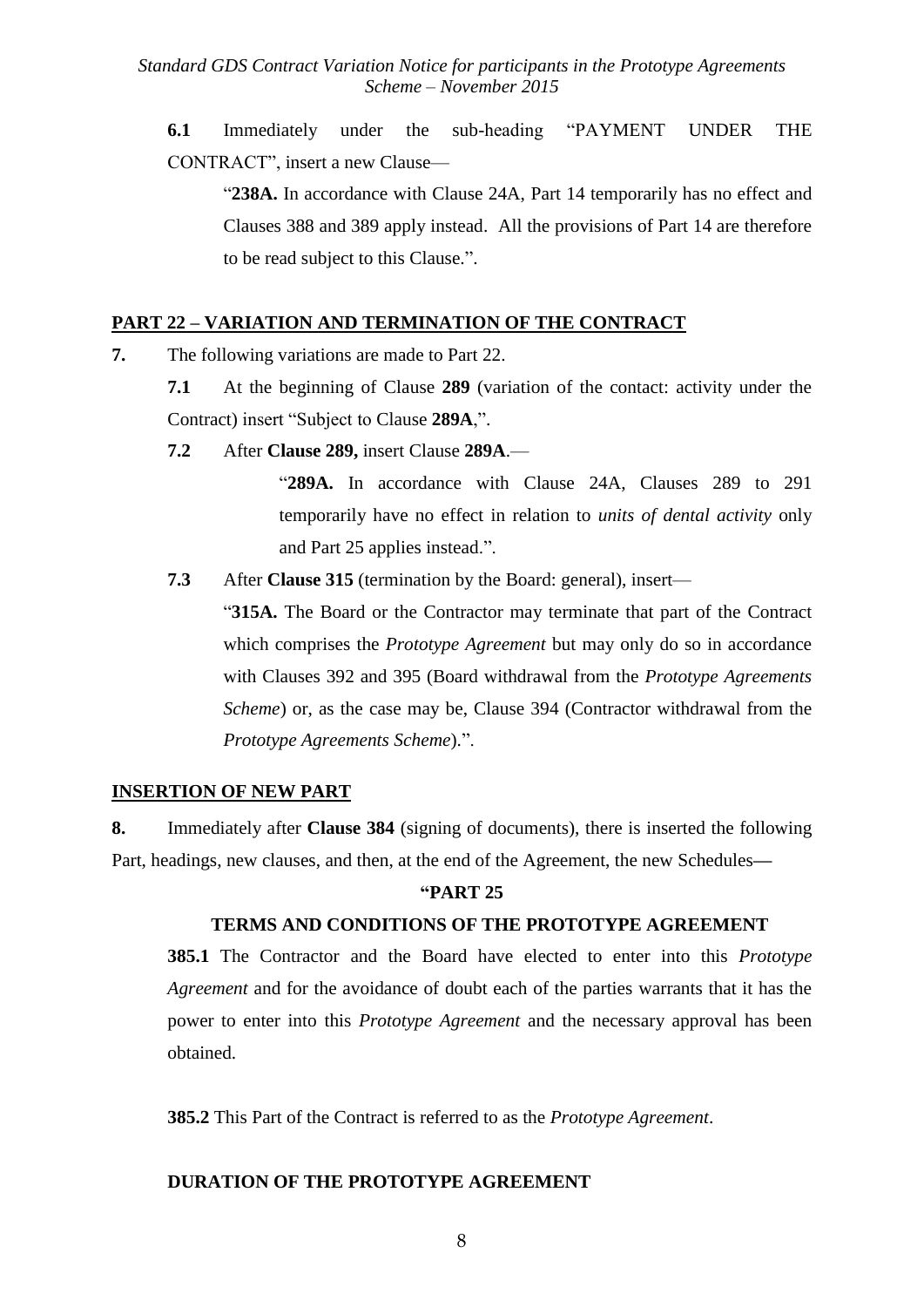**386.** This Part shall subsist until [*insert date*] or until it is terminated in accordance with the terms of this *Prototype Agreement* or the general law.

#### **ORTHODONTIC ACTIVITY**(**7**)

**387.** The Contractor and the Board agree that payment for any *orthodontic services* provided under the *Contract*, as determined in accordance with Section 2 of the General Dental Services Statement of Financial Entitlements 2013 (8) ("GDS SFE 2013") as an annual value but payable on the basis of monthly values, is to be made promptly and in accordance with the requirements of that Statement, subject to the rights the Board has to set off other amounts against any amount payable. The agreed annual value of the *orthodontic services* provided under the *Contract*, as at the date *the Prototype Agreement* comes into force, is [ ] for [ ] *units of orthodontic activity*.

#### **STANDARD PAYMENTS**

**388.** The Board must—

**388.1** make the payments that are payable to the Contractor in respect of services provided under *the Prototype Agreement*, these being the payments that the Contractor is entitled to under *the Prototype SFE*(9), promptly; and

**388.2** make these payments in accordance with the terms and conditions of *the Prototype Agreement* which apply to [*delete as appropriate*]—

*Blend A Prototype Agreements* where sections 18 to 20 of *the Prototype SFE* apply),

*Blend B Prototype Agreements* where sections 21 to 23 of *the Prototype SFE* apply),

and in accordance with the applicable Table for their type.

**389.** Clause **388** is subject to any right the Board has to set off against an amount payable to the Contractor an amount that—

1

<sup>(7)</sup> This Clause is only required where *orthodontic services* have been provided under the Contract immediately before the commencement of Part 5. If no such services have been provided, clause 387 is not required.

<sup>(8)</sup> The General Dental Services Statement of Financial Entitlements 2013 signed on 28th March 2013, as amended by: the Primary Dental Services Statement of Financial Entitlements (Amendment) Directions 2014, signed on 16th April 2014 and the Primary Dental Services Statement of Financial Entitlements (Amendment) Directions 2015, signed on 30th July 2015. All of the aforementioned Directions are available on www.gov.uk.

<sup>(9)</sup> The Prototype Agreements Scheme Statement of Financial Entitlements signed on 23rd September 2015

is available o[n www.gov.uk.](http://www.gov.uk/)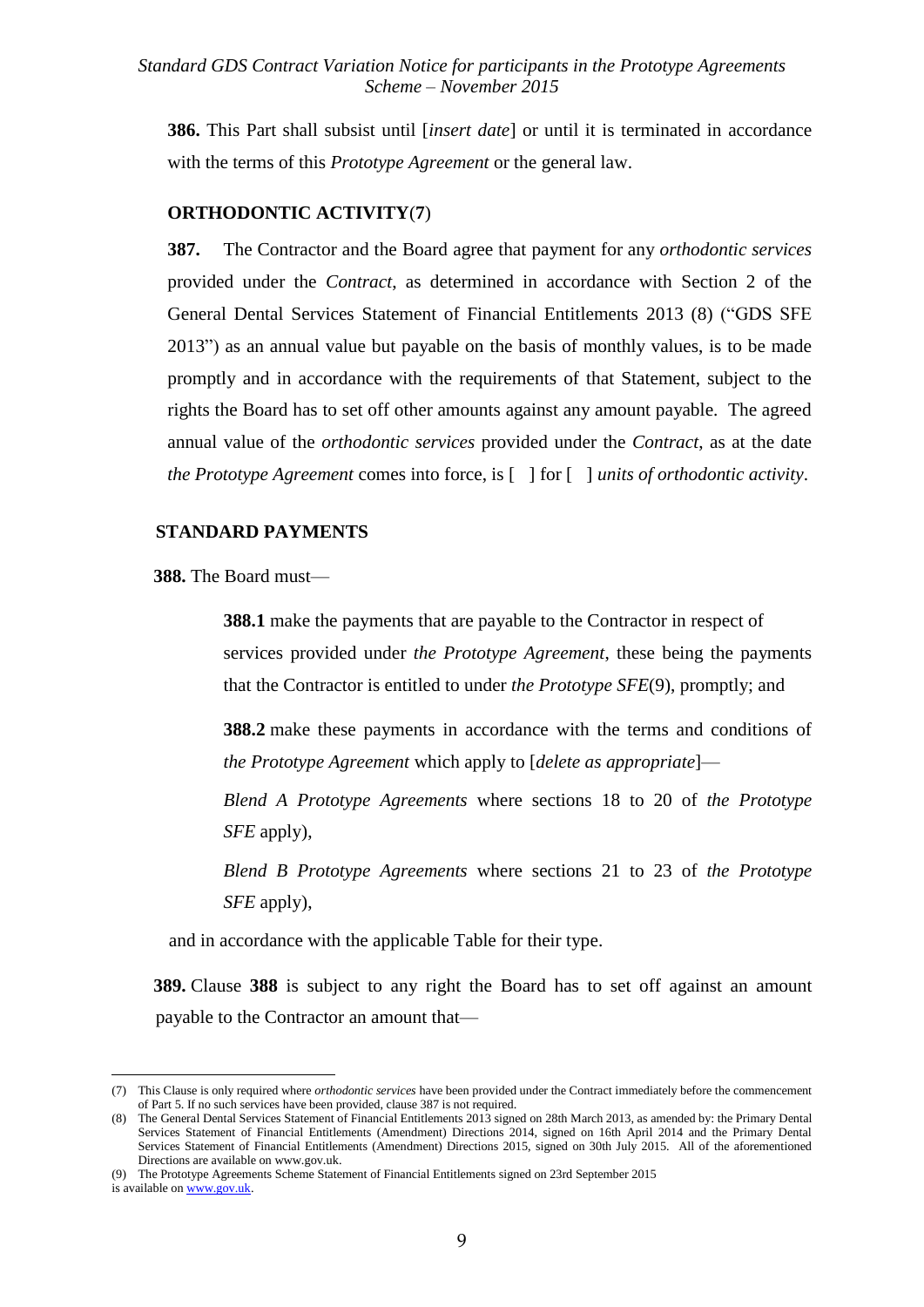- (a) is owed by the Contractor to the Board under this *Prototype Agreement*;
- (b) has been paid to the Contractor owing to an error or in circumstances when it was not due;
- (c) may be withheld in accordance with the terms of this *Prototype Agreement, the Prototype Directions* and *the Prototype SFE,* or
- (d) may be recovered and withheld where payment is owed by the Contractor under a *Capitation and Quality Scheme 2 Agreement* pursuant to direction 9 of the *Capitation and Quality Scheme 2 Directions*.

#### **VARIATION OF THE PROTOTYPE AGREEMENT**

**390.** Subject to Clauses **412** to **414**, *the Board* must not vary the terms and conditions of this *Prototype Agreement* without the approval of *the Secretary of State*.

**391.** *The Board* may vary the terms and conditions of this *Prototype Agreement* without the Contractor's consent but only to the extent that it is necessary to vary this *Prototype Agreement* so as to comply with *the 2006 Act*, any regulations made pursuant to that Act or any directions given by *the Secretary of State* pursuant to that Act.

#### **TERMINATION OF THE PROTOTYPE AGREEMENT**

**392.** The *Board* must—

**392.1** before giving notice of its intention to withdraw from a *Prototype Agreement* in accordance with sub-clause **392.2**, discuss its intention to do so with the Secretary of State; and

**392.2** give a period of not less than 3 months notice to the Secretary of State and the Contractor of any intention to withdraw from this *Prototype Agreement*.

**393.** Subject to Clauses **397** to **399** the *Board* must make suitable provision for arrangements on termination of this *Prototype Agreement*.

**394.** The Contractor may withdraw from this *Prototype Agreement* but must give a period of not less than 3 months notice to the *Board* and *the Secretary of State* of any intention to do so.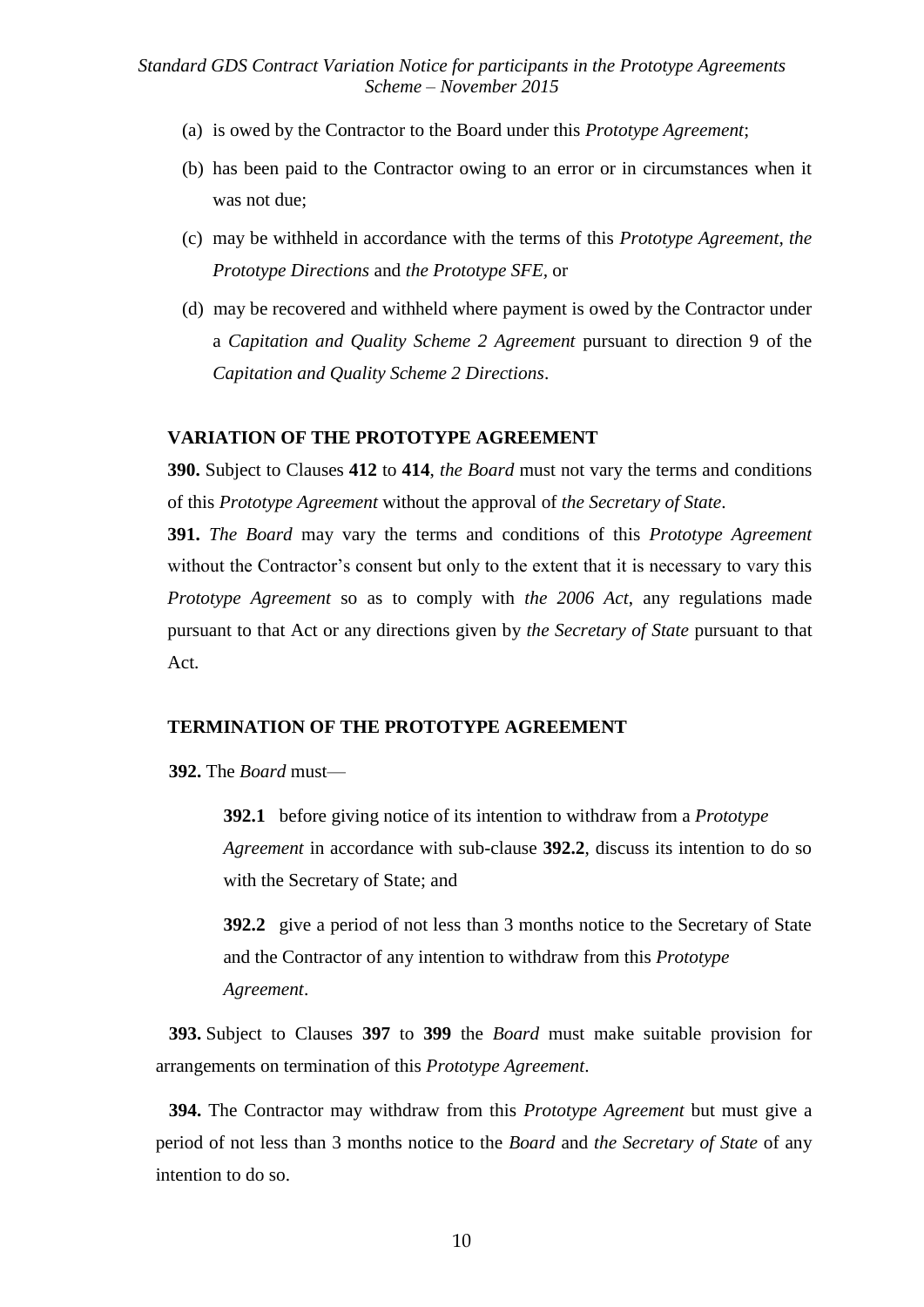**395.** The *Board* may, in particular, consider withdrawal from a *Prototype Agreement* in the circumstances set out in Clause **396**.

**396.** The circumstances referred to in Clause **395** are—

**396.**1 where, in the view of the *Board*, there has been a significant reduction in average weekly time given to appointments in which an element of NHS care is delivered and reported to the NHS Business Services Authority during the financial year;

**396.2** where a contractor's overall capitation and activity performance level is less than 90% at the end of the financial year, or where, during the financial year, it is forecast by the NHS Business Services Authority to be likely to be less than 90% at the end of the financial year;

**396.3** where, in the view of the *Board*, there has been a significant failure to return the information required under direction 13 of the *Prototype Directions*, or any other information required by the *Board* for the purposes of evaluating and managing the *Prototype Agreement*, or, in the view of the *Board*, a significant number of late returns of such information;

**396.4** where the Contractor has not continued to provide services under the *Prototype Agreement* to *capitated* patients for the duration of the *Prototype Agreement* as required under direction 15 of the *Prototype Directions*; and

**396.5** where a breach notice has been issued to the contractor in accordance with paragraph 73 of Schedule 3 to *the Regulations.*

# **PROVISIONS RELATING TO CESSATION OF THE PROTOTYPE AGREEMENTS SCHEME AND TERMINATION OF A PROTOTYPE AGREEMENT**

**397.** The Board must co-operate with the Contractor and take the necessary steps that are reasonably required to ensure that the Contractor may—

- **397.1** on the cessation of the *Prototype Agreements Scheme*; or
- **397.2** on termination of this *Prototype Agreement* in accordance with Clauses **392** to **396**,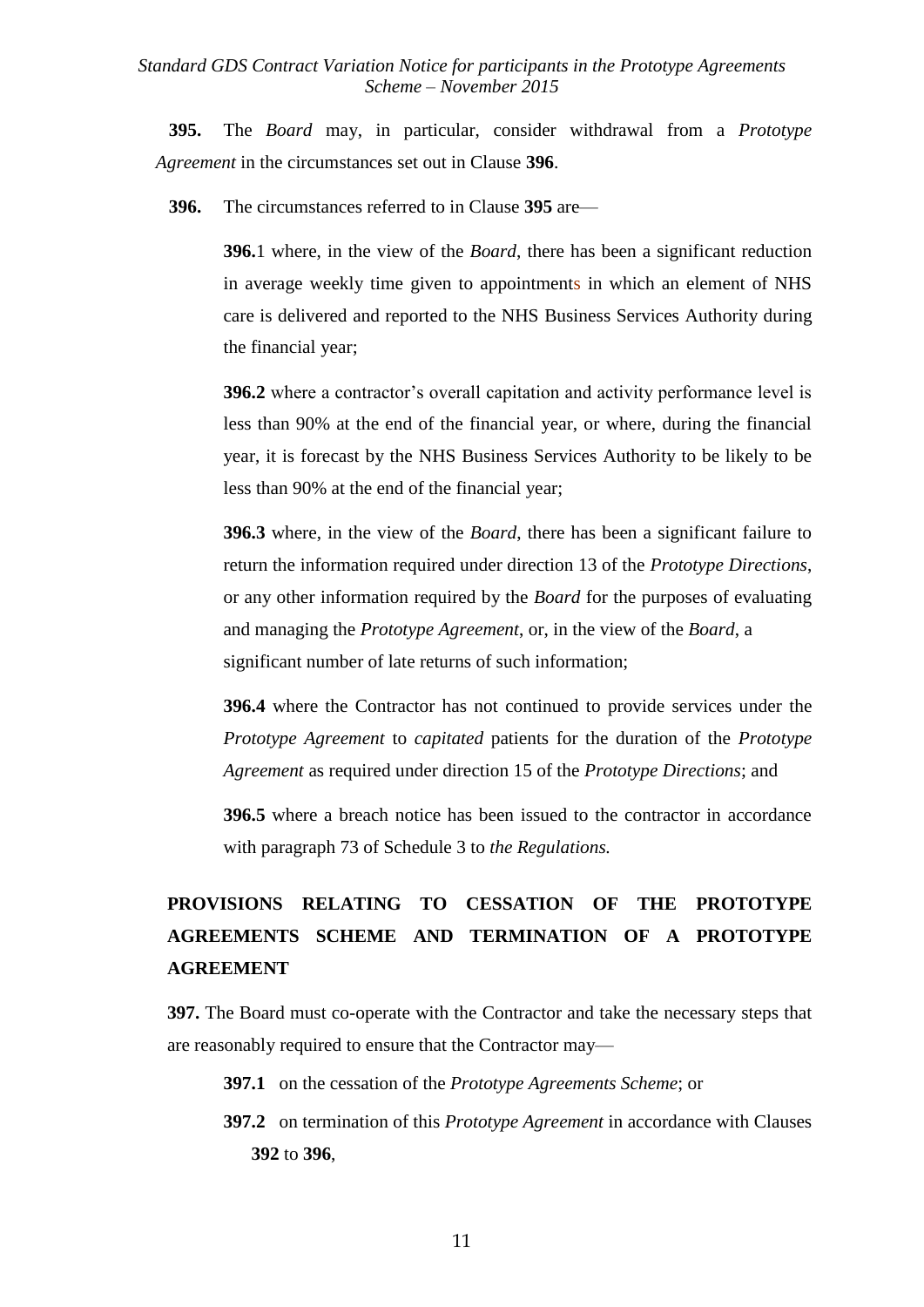and subject to Clause **398**, continue to provide primary dental services in accordance with this *Contract*, other than Part 25.

**398.** Notwithstanding Clause **397**, the Board, on cessation of *the Prototype Agreements Scheme* or termination of this *Prototype Agreement*, must co-operate with the Contractor to ensure that this *Contract* other than Part 25 continues to comply with *the 2006 Act*, any regulations made pursuant to that Act or any directions given by *the Secretary of State* pursuant to that Act.

**399.** The Clauses in this Part do not override any obligations, rights, liabilities and duties which arise as a consequence of the terms and conditions of service required under *the Regulations* except where expressly varied for the purposes of *the Prototype Agreements Scheme*.

#### **PATIENT INFORMATION LEAFLET**

**400.** The Contractor must display in a prominent position in its practice, in a part to which patients have access, the "NHS Dental Prototype Agreements – Patient Information" leaflet published by the Department of Health **(10),** and must ensure that copies of this leaflet are made available to patients visiting the practice.

#### **RECORDS AND INFORMATION**

- **401.** The Contractor must keep the *patient record* in electronic form.
- **402.** The Contractor must—

**402.1** send to the *Board* details of any dental services provided privately to patients receiving services at the Contractor's practice whether or not they are associated with services that are provided under this *Prototype Agreement;*  and

**402.2** provide all patients attending the Contractor's practice with a privacy notice in the form approved by the *Board* notifying them of the obligation referred to in Clause **402**.**1**(**11**)

**403.** The Contractor must to the *Board*, or at the request of the *Board* to a person authorised in writing by the *Board*, provide in electronic form—

1

<sup>(10)</sup> "NHS Dental Prototype Agreements – Patient Information" is available on [www.gov.uk.](../../../Documents%20and%20Settings/83580704/Local%20Settings/users/83580704/www.dh.gov.uk)

<sup>(11)</sup> The text of the privacy notice to be provided to patients is available on www.gov.uk.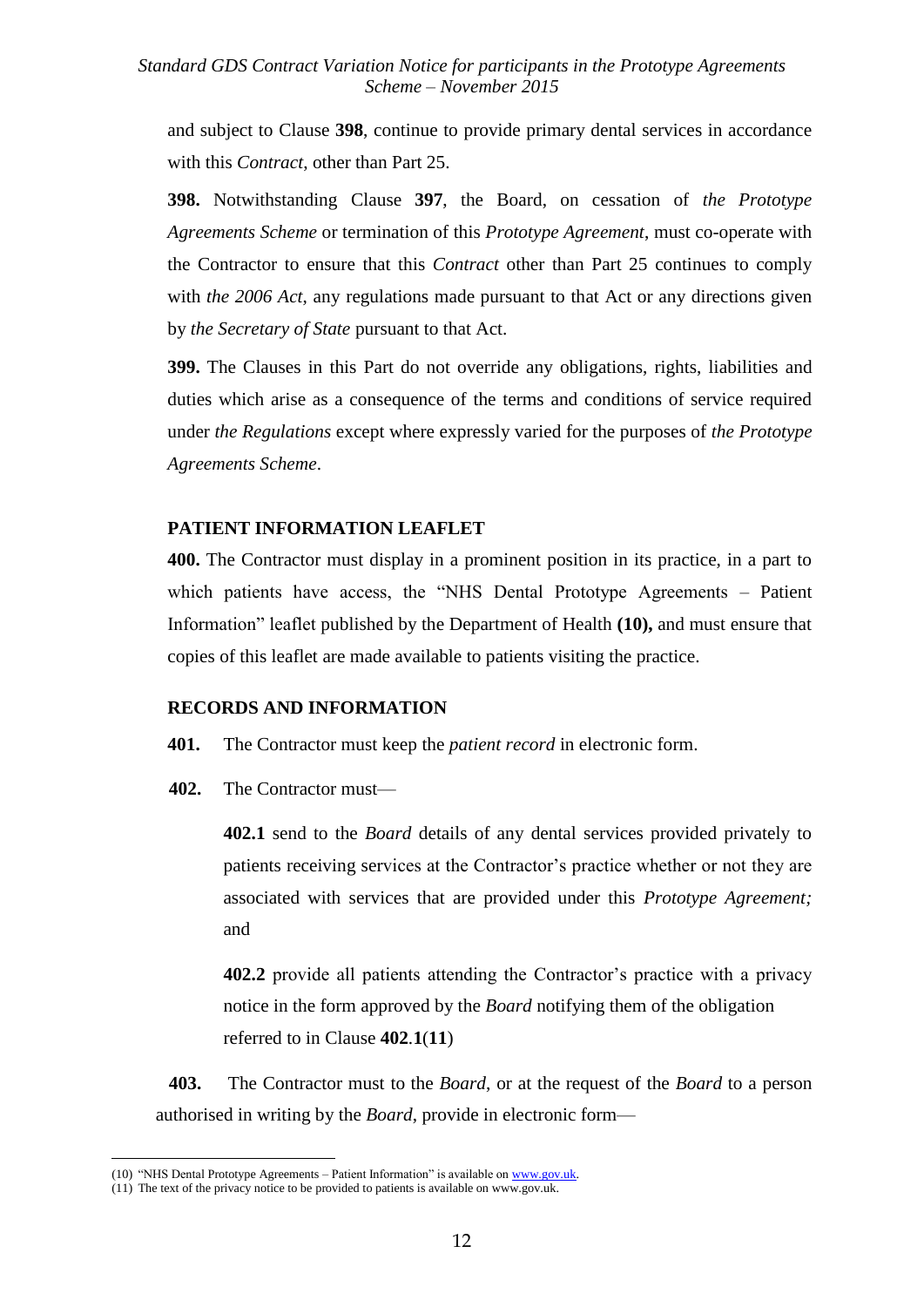> **403.1** costs of any appliances supplied or otherwise provided to patients receiving services under this *Prototype Agreement;* and

> **403.2** details relating to laboratory costs associated with services provided under this *Prototype Agreement*.

**404.** The Contractor must send to the Board the data required under the document entitled "Dental Quality and Outcomes Framework" published by the Department of Health(**12**).

#### **PROVISION OF SERVICES**

**405.** To enable *the Secretary of State* to evaluate the *Prototype Agreements Scheme*, if the Contractor commences to provide services to a patient under the *Prototype Agreements Scheme*, the Contractor commits to continuing to provide such services to that patient for the duration of the *Prototype Agreement*.

#### **BREACH**

**406**. Breach of any Clause of, or Schedule to, Part 25 or any of the provisions in *the Prototype Directions* by the Board or the Contractor may lead to termination of this *Prototype Agreement.*

#### **INTERIM CARE COURSE OF TREATMENT**

**407**. The Contractor must provide—

**407**.**1** *an interim care course of treatment* as a new course of treatment in the context of regulation 12A of the *NHS Charges Regulations*, and

**407**.**2** all of the services proposed for a patient, and agreed with that patient, in the interim care plan proposed for that patient, to that patient in accordance with this *Prototype Agreement*.

#### **TRANSITIONAL PROVISION RELATING TO CONTINUITY OF CARE**

**408.** This clause applies —

1

**408.1** following the termination of a *Capitation and Quality Scheme 2* Agreement on [insert date], and

**408.2** where the Contractor has held a *Capitation and Quality Scheme 2 Agreement* on or before that date and then enters into a *Prototype Agreement*.

<sup>(12)</sup> The Dental Quality and Outcomes Framework is available on www.gov.uk.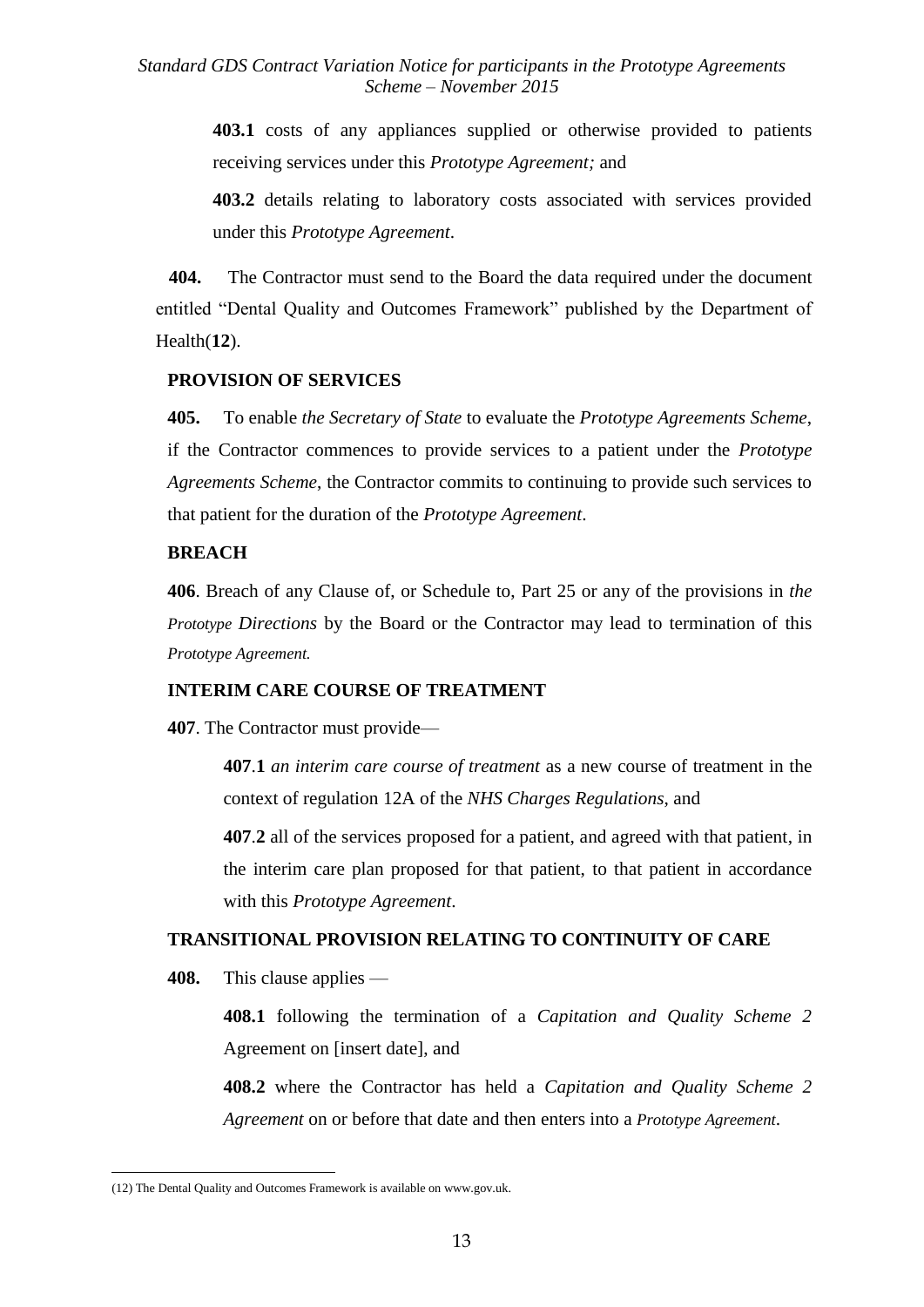**409.** If Clause **408.1** applies, the Contractor must continue to provide any treatment provided to a patient under the *Capitation and Quality Scheme 2 Agreement* under the *Prototype Agreement*.

## **CAPITATED PATIENTS**

**410.** On any day (the relevant day) a patient is a *capitated* patient if that patient has been provided with a *banded course of treatment* by the Contractor within a period of three years immediately preceding that day, provided that—

> **410.1** *the banded course of treatment* has not been provided by a *foundation trainee*;

> **410.2** the patient has not been referred to the Contractor for the *banded course for treatment* by another primary dental services contractor; and

> **410.3** the patient was not subsequently provided with a *banded course of treatment* before the relevant day by another primary dental services contractor, apart from where a patient was referred to that other contractor by the Contractor for that *banded course of treatment.*

**411.** For the purposes of Clause **410** *a banded course of treatment* does not include *an urgent course of treatment*.

## **CAPITATION AND ACTIVITY PERFORMANCE**

**412.** This Clause applies to the overall capitation and activity performance level (as provided for in the *Prototype SFE*, which the Contractor is expected to achieve under the *Prototype Agreement* by the end of the financial year.

**413.** Where there is underperformance by the Contractor that amounts to 4% or less (as calculated in accordance with paragraphs 20.8(a) and 23.8(a) of the *Prototype SFE*) of the level referred to in Clause **412**, the *Board*—

> **413.1** must not take any action for breach of the *Prototype Agreement* (including termination of the *Prototype Agreement*); and

> **413.2** may carry this amount over into the *Prototype Agreement* for the following financial year.

**414.** Where there has been over-performance by the Contractor of 2% or less (as calculated in accordance with paragraphs 20.8(b) and 20.8(b) of the *Prototype SFE*), the *Board* may—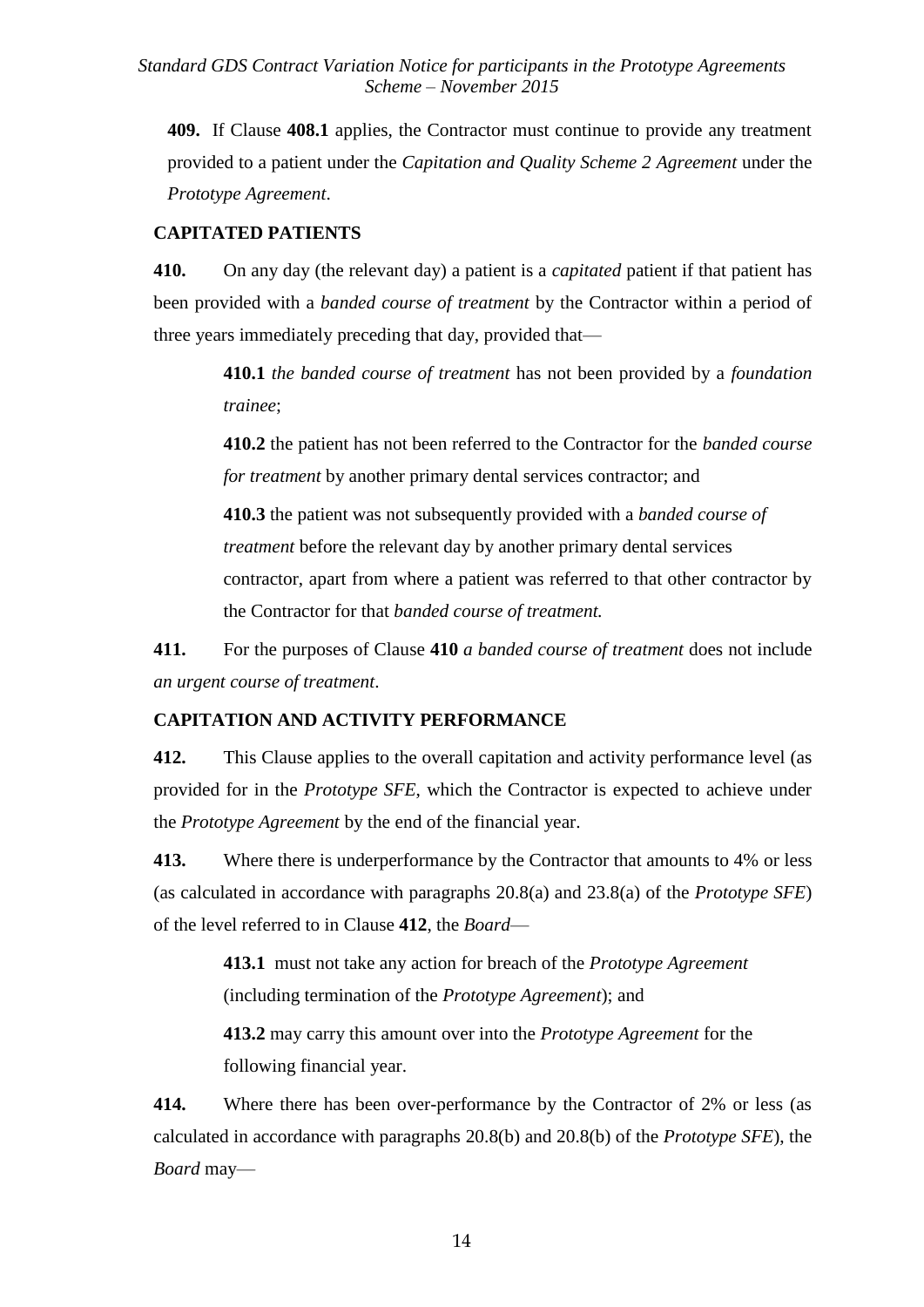**414.1** carry over the amount into the following financial year; or

**414.2** pay the Contractor an additional payment for the additional services provided.

# **PROVISION OF SERVICES: UNITS OF DENTAL ACTIVITY WHERE A CONTRACTOR HAS ELECTED TO ENTER INTO A PROTOTYPE AGREEMENT**

**415.** Where a contractor holding a *Blend A Prototype Agreement* provides a *banded course of treatment*, the Contractor provides the number of units of dental activity specified in the appropriate row of Table A.

**416.** Where a Contractor holding a *Blend B Prototype Agreement* provides a *banded course of treatment*, the Contractor provides the number of units of dental activity specified in the appropriate row of Table B.

**417.** Where a *banded course of treatment* is commenced under a *Prototype Agreement* but not completed for whatever reason, the appropriate number of units of dental activity provided must be calculated on the basis of the components of the *course of treatment* which has been—

**417**.**1** completed, and

**417**.2 commenced but not completed.

**418.** Where a patient is referred by the Contractor for *advanced mandatory services* to another provider of primary dental services, the appropriate number of units of dental activity provided by—

**418.1** the Contractor; and

**418.2** the other provider of primary dental services, if that provider is also a contractor,

must be calculated on the basis of the components of the *course of treatment* which they actually provide notwithstanding that the treatment constitutes a single *banded course of treatment* for charging purposes.

**419.** Where the Contractor provides a *charge exempt course of treatment*, the Contractor provides the number of units of dental activity specified in the appropriate row of Table C.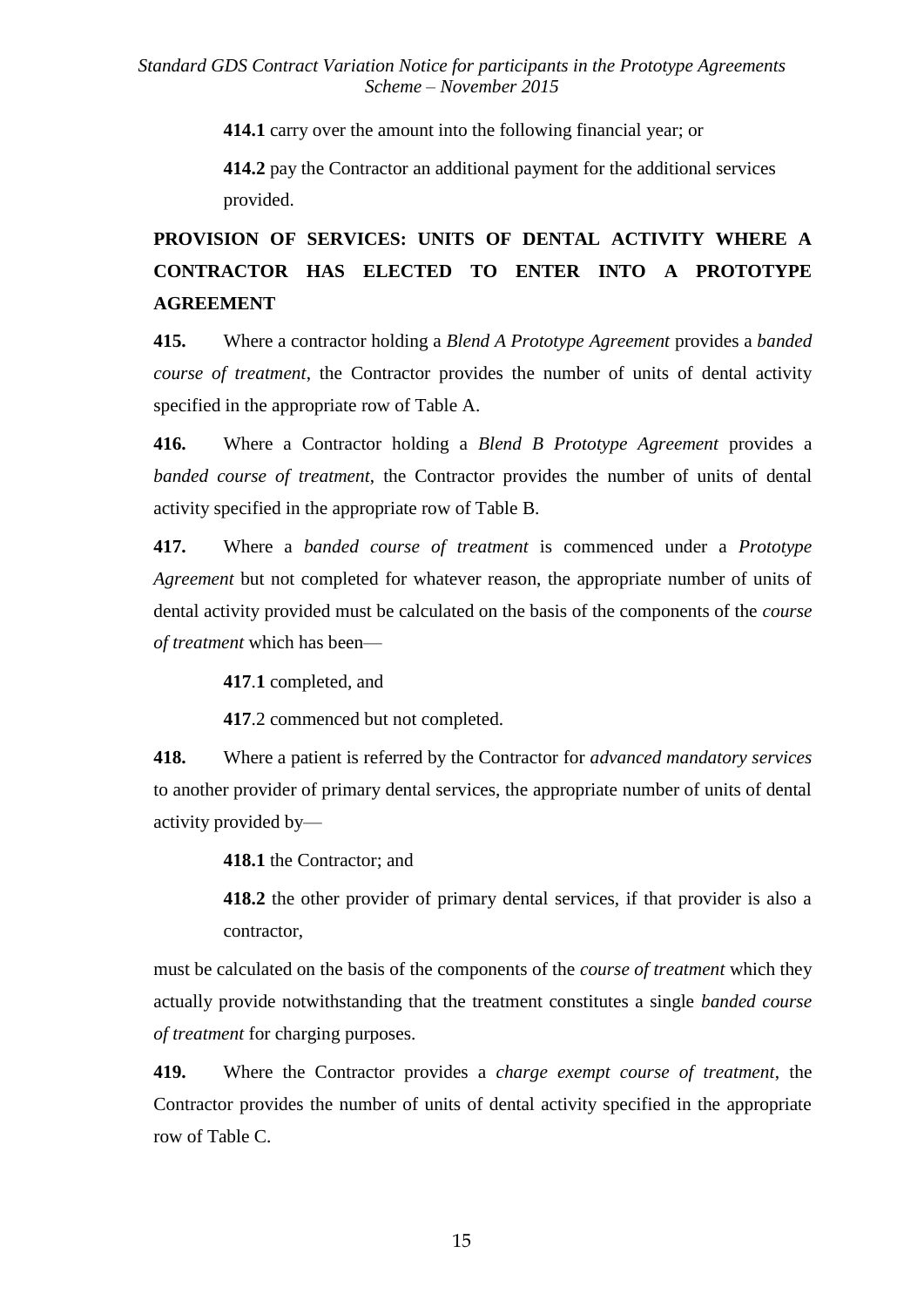# **Table A**

**Units of dental activity provided under the prototype agreement in respect of banded courses of treatment (where the contractor holds a Blend A Prototype Agreement)**

| Type of treatment                                                       | Units of dental activity provided |
|-------------------------------------------------------------------------|-----------------------------------|
| <b>Band 1 course of treatment (excluding urgent</b>                     | 0.0                               |
| treatment)                                                              |                                   |
| <b>Band</b><br>$\mathbf{I}$<br>course<br>of<br>treatment<br>(urgent)    | 0.0                               |
| treatment) where the patient is a capitated                             |                                   |
| <i>patient</i> of the practice                                          |                                   |
| <b>Band</b><br>$\boldsymbol{l}$<br>(urgent<br>of<br>course<br>treatment | 1.2                               |
| treatment) where<br>the patient is<br>not<br><sub>a</sub>               |                                   |
| capitated patient of the practice                                       |                                   |
| <b>Band 2 course of treatment</b>                                       | 2.0                               |
| <i>Band 2 course of treatment</i> where a patient is                    | 3.0                               |
| referred for <i>advanced mandatory services</i> by                      |                                   |
| another provider                                                        |                                   |
| <b>Band 3 course of treatment</b>                                       | 11.0                              |
| Band 3 course of treatment where a patient is                           | 12.0                              |
| referred for <i>advanced mandatory services</i> by                      |                                   |
| another provider                                                        |                                   |

## **Table B**

**Units of dental activity provided under the prototype agreement in respect of banded courses of treatment (where the contractor holds a Blend B Prototype Agreement)**

| Type of treatment                                         | Units of dental activity provided |
|-----------------------------------------------------------|-----------------------------------|
| <i>Band 1 course of treatment</i> (excluding urgent   0.0 |                                   |
| treatment)                                                |                                   |
| <b>Band</b> 1 course of treatment (urgent 0.0             |                                   |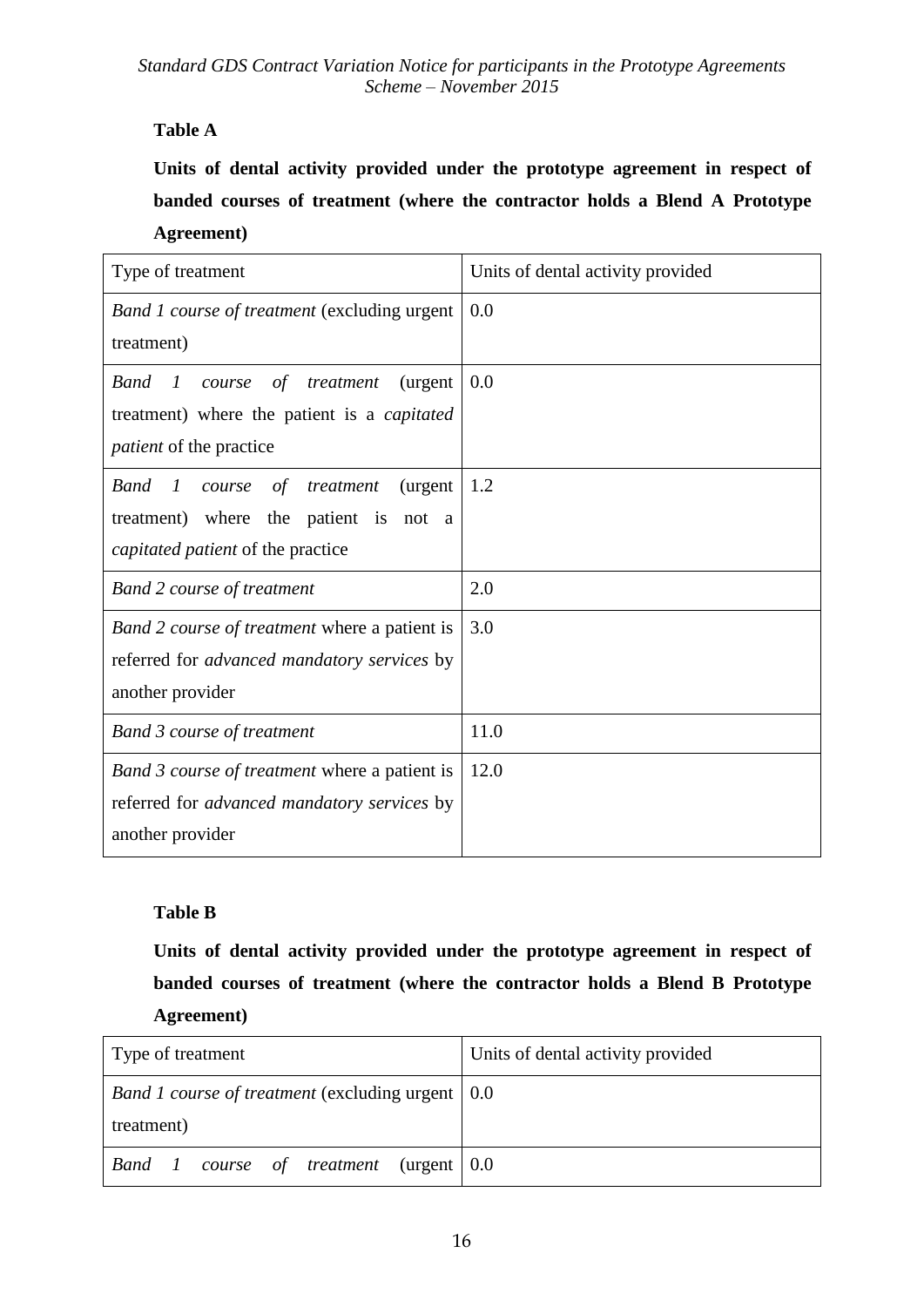| treatment) where the patient is a <i>capitated</i><br><i>patient</i> of the practice |      |
|--------------------------------------------------------------------------------------|------|
|                                                                                      |      |
| Band 1<br>of treatment<br>(urgent)<br>course                                         | 1.2  |
| treatment) where the patient is not a                                                |      |
| <i>capitated patient</i> of the practice                                             |      |
| <b>Band 2 course of treatment</b>                                                    | 0.0  |
| Band 2 course of treatment where a patient is                                        | 3.0  |
| referred for <i>advanced mandatory services</i> by                                   |      |
| another provider                                                                     |      |
| <b>Band 3 course of treatment</b>                                                    | 9.0  |
| Band 3 course of treatment where a patient is                                        | 12.0 |
| referred for <i>advanced mandatory services</i> by                                   |      |
| another provider                                                                     |      |

# **Table C**

# **Units of Dental Activity provided under the Prototype Agreement in respect of charge exempt courses of treatment**

| Type of charge exempt course of treatment            | Units of dental activity provided |
|------------------------------------------------------|-----------------------------------|
| Issue of a prescription                              | 0.0                               |
| Repair of a <i>dental appliance</i> (denture) where  | 0.0                               |
| the patient is a <i>capitated patient</i> of the     |                                   |
| practice                                             |                                   |
| Repair of a <i>dental appliance</i> (denture) where  | 1.0                               |
| the patient is not a <i>capitated patient</i> of the |                                   |
| practice                                             |                                   |
| Repair of a <i>dental appliance</i> (bridge) where   | 0.0                               |
| the patient is a <i>capitated patient</i> of the     |                                   |
| practice                                             |                                   |
| Repair of a <i>dental appliance</i> (bridge) where   | 1.2                               |
| the patient is not a <i>capitated patient</i> of the |                                   |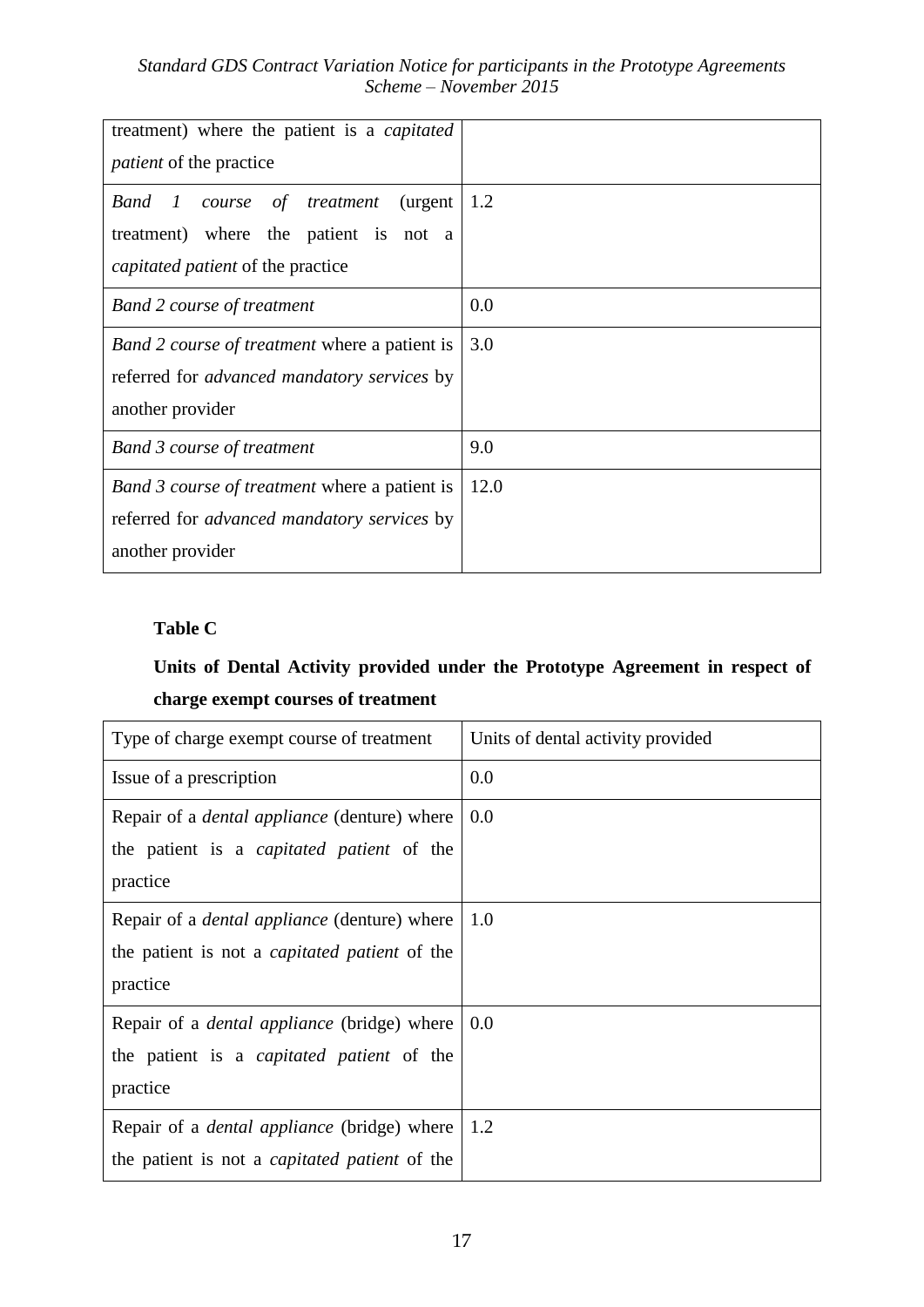| practice                                      |     |
|-----------------------------------------------|-----|
| Removal of sutures where a patient is a       | 0.0 |
| <i>capitated patient</i> of the practice      |     |
| Removal of sutures where a patient is not a   | 1.0 |
| <i>capitated patient</i> of the practice      |     |
| Arrest of bleeding where the patient is a     | 0.0 |
| <i>capitated patient</i> of the practice      |     |
| Arrest of bleeding where the patient is not a | 1.2 |
| <i>capitated patient</i> of the practice      |     |

## **VARIATION OF CAPITATION AND DENTAL ACTIVITY**

**420.** Where the Contractor or the *Board* is of the opinion that there needs to be a variation to the number of —

> **420.1** units of dental activity to be provided under the *Prototype Agreement*; or

> **420.2** *capitated* patients to whom the Contractor is expected to have provided primary dental services by the end of the financial year,

to be provided under the *Prototype Agreement*, Clauses **421** and **422** apply.

**421.** The Contractor or the *Board* must notify the other party to the *Prototype Agreement* in writing of its opinion of the need for a variation, specifying in that notice the variation that it considers necessary, together with its reasons.

**422.** Following service of the notice referred to in Clause **421**, both parties must use their best endeavour to communicate and co-operate with each other with a view to determining what (if any) variation should be made to the number of—

**422.1** units of dental activity; or

**422.2** *capitated* patients to whom the Contractor is expected to have provided primary dental services by the end of the financial year,

and any related variations to the *Prototype Agreement*, including to the monies to be paid to the Contractor under the *Prototype Agreement*, and must where appropriate effect the variation in accordance with Clauses **287** and **288**.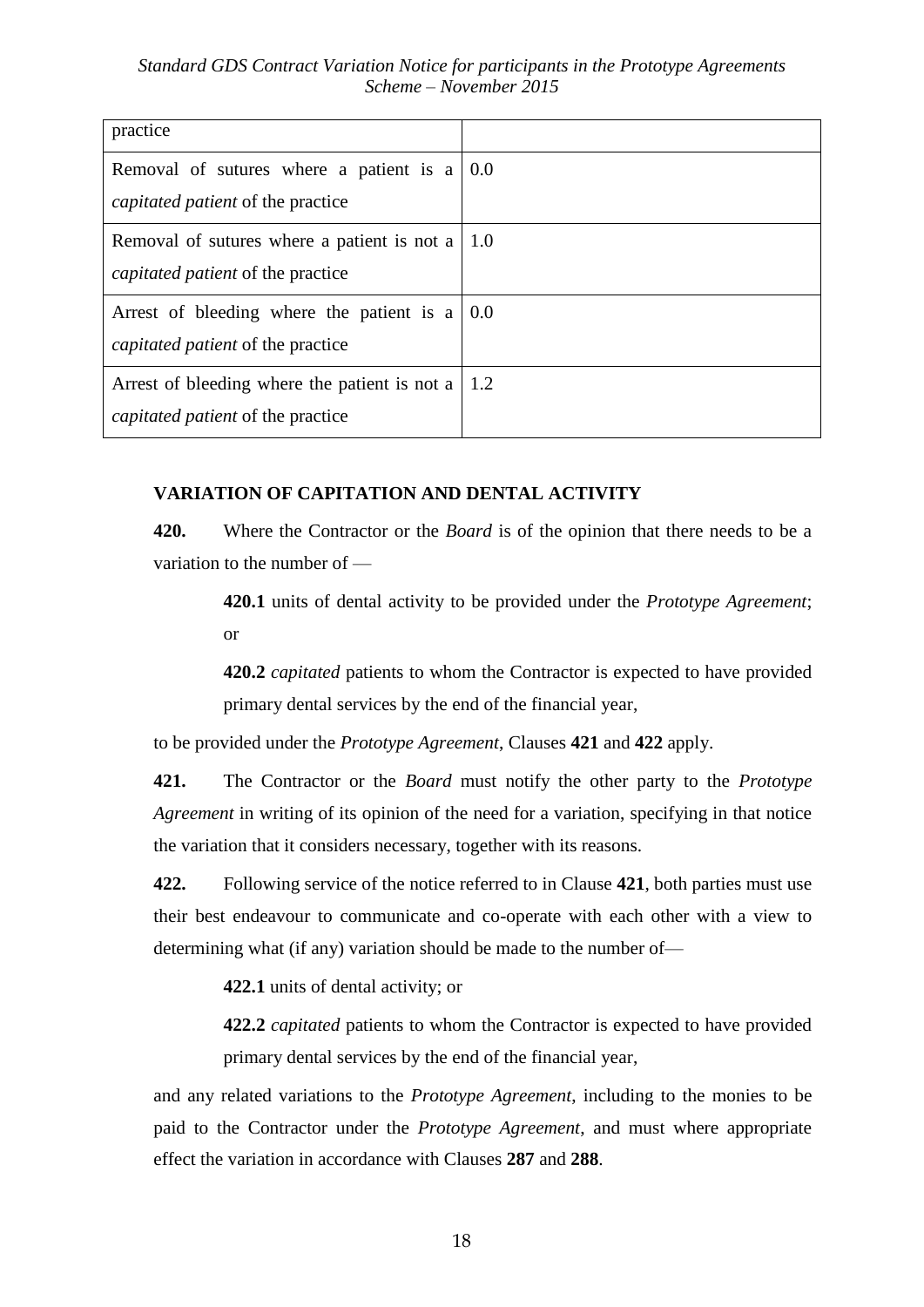## **PROTOTYPE AGREEMENT BLEND**

**423.** The *Board* and the Contractor agree that this *Prototype Agreement* is a [Blend A *Prototype Agreement* to which Schedule 1A applies] or [a Blend B *Prototype Agreement* to which Schedule 1B applies] [*To be deleted as appropriate by the parties*]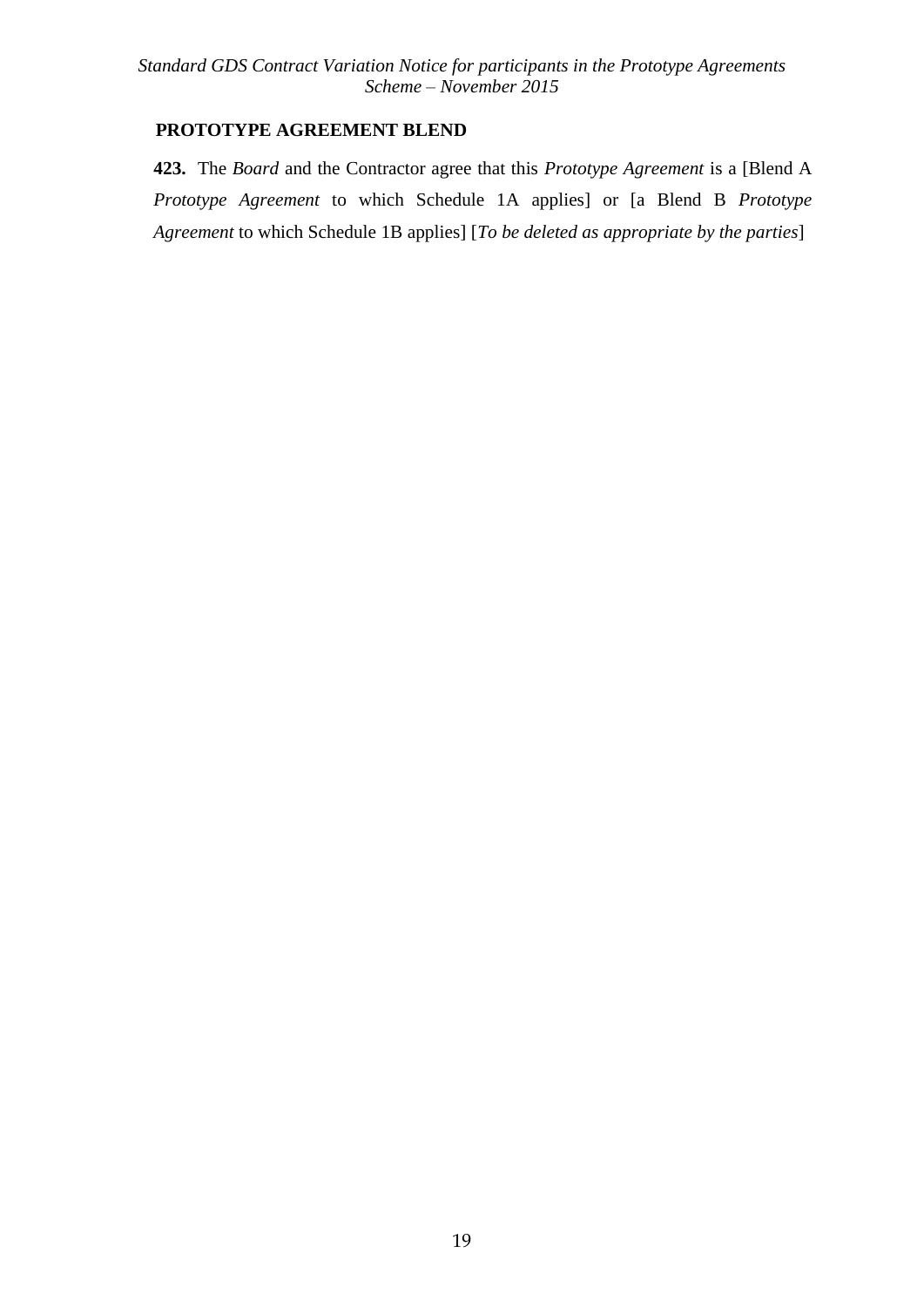## **SCHEDULE 1A**

## **Blend A Prototype Agreements – Values and Services**

## **BLEND A PROTOTYPE AGREEMENTS**

**1.** The parties agree that this *Prototype Agreement* is a *Blend A Prototype Agreement* (where this Schedule and Sections 2 to 4 of *the Prototype SFE,* apply)**(13)** .

**2.** The values and services for this *Prototype Agreement* are set out in the Tables A and B, and the other paragraphs below.

**3.** Although included in Table A the primary dental services provided under this *Prototype Agreement* do not include *orthodontic services* provided under regulation 18 of *the Regulations*.

# **TABLES AND VALUES FOR THE PURPOSES OF PAYMENTS UNDER THE PROTOTYPE SFE**

**4.** The *Board* and the Contractor agree that the *Prototype Agreement* values set out in Table A and the services set out in Table B will apply to this *Prototype Agreement*.

*[Values for the services to be provided under this Prototype Agreement should be inserted into Tables A and B. These tables should be amended and rows added or removed as necessary to reflect the values and services agreed by the Contractor and the Board.]*

# **TABLE A – VALUES FOR THE PURPOSES OF PAYMENTS FOR THIS BLEND A PROTOTYPE AGREEMENT**

| <i>SFE</i>                            | Explanation                   | Value $(f)$ | Units |
|---------------------------------------|-------------------------------|-------------|-------|
| $Negotiated$ Annual Prototype Value – | Total value of Prototype      |             | n/a   |
| (NAPV)                                | SFE and any GDS SFE           |             |       |
|                                       | 2013 payments, including      |             |       |
|                                       | payments for orthodontic      |             |       |
|                                       | activity, specified services, |             |       |

<sup>(13)</sup> The *Board* and the Contractor must agree the Blend of *Prototype Agreement* for the purposes of calculations of payments in accordance with *the Prototype SFE*. The paragraphs not applicable must be deleted.

1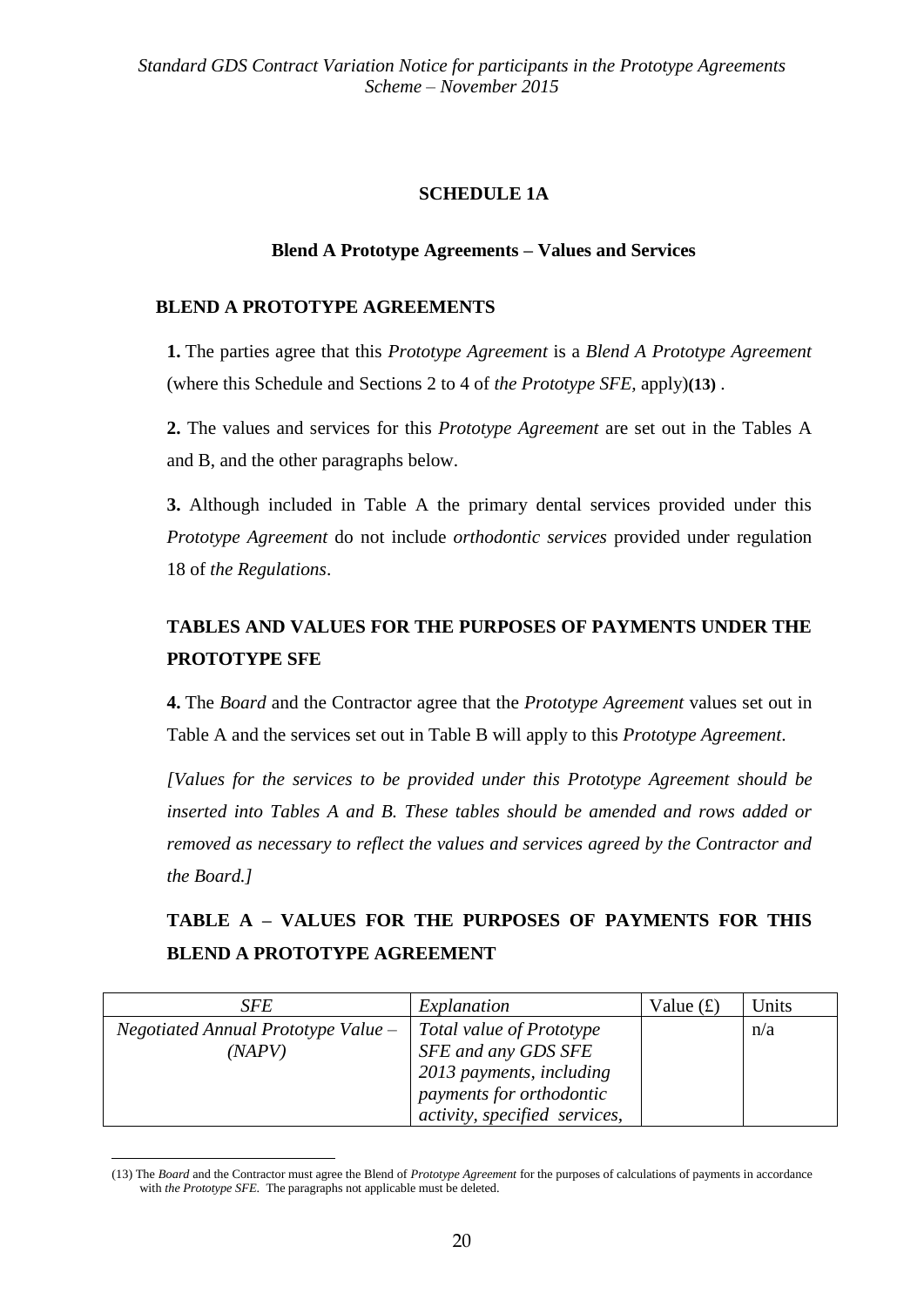|                                          | seniority, foundation                  |        |
|------------------------------------------|----------------------------------------|--------|
|                                          | training, special leave and            |        |
|                                          | rates reimbursement                    |        |
|                                          | payments                               |        |
| Negotiated Annual Prototype Value -      | Total value of annual                  | n/a    |
| Blend A (NAPVA)                          | Prototype SFE and GDS                  |        |
|                                          | SFE 2013 payments,                     |        |
|                                          | including payments for                 |        |
|                                          | orthodontic activity,                  |        |
|                                          | specified services, seniority,         |        |
|                                          | foundation training, special           |        |
|                                          | leave and rates                        |        |
|                                          | reimbursement payments for             |        |
|                                          | <b>Blend A Prototype</b>               |        |
|                                          | Agreement                              |        |
| Actual Annual Prototype Value -          | Total value of annual                  | n/a    |
| (AAPV)                                   | payments after deduction               |        |
|                                          | from NAPV of payments for              |        |
|                                          | orthodontic activity,                  |        |
|                                          | specified services, seniority,         |        |
|                                          | foundation training, special           |        |
|                                          | leave and rates                        |        |
|                                          | reimbursement                          |        |
| Actual Annual Prototype Value -          | Total value of annual                  | n/a    |
| Blend A (AAPVA)                          | payments after deduction               |        |
|                                          | from NAPV of payments for              |        |
|                                          | orthodontic activity,                  |        |
|                                          | specified services, seniority,         |        |
|                                          | foundation training, special           |        |
|                                          | leave and rates                        |        |
|                                          | reimbursement for Blend A              |        |
|                                          | Prototype Agreement                    |        |
| Payments for orthodontic activity        | Payments for orthodontic               | X UOAs |
| under the PDS SFE 2013                   | <i>activity that is to be paid for</i> |        |
|                                          | separately under the GDS               |        |
|                                          | SFE 2013 (See Clause 365)              |        |
| <b>Annual Specified Services Payment</b> | Total payment for all                  | n/a    |
| (ASSP)                                   | specified services                     |        |
|                                          | (see Table $B$ )                       |        |
| Pro-rated Actual Annual Prototype        | Pro-rated AAPVA for Blend              | n/a    |
| Value-Blend A                            | A Prototype Agreement                  |        |
| (PAAPVA)                                 |                                        |        |
| Pro-rated Actual Annual Prototype        | Activity element of Pro-               | n/a    |
| Value - Blend A - Activity Element       | rated AAPVA agreement                  |        |
| $(PAAPVA-A)$                             | value for Blend A Prototype            |        |
|                                          | Agreements                             |        |
| <b>Pro-rated Actual Annual Prototype</b> | Capitation element of Pro-             | n/a    |
| Value - Blend A - Capitation Element     | rated AAPVA agreement                  |        |
| $(PAAPVA-C)$                             | value for Blend A Prototype            |        |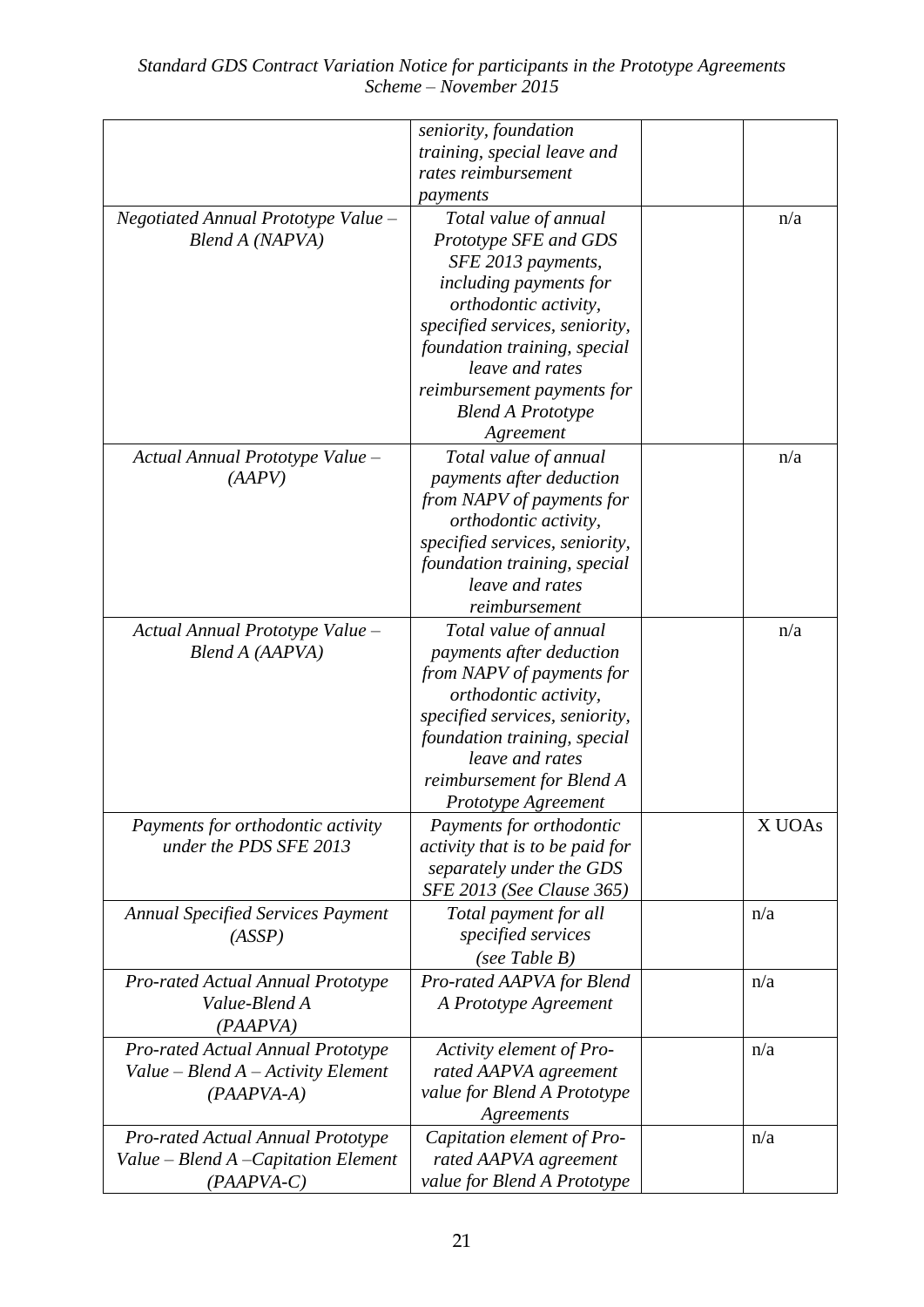|                                                                           | Agreements                                                                                                                                                |     |        |
|---------------------------------------------------------------------------|-----------------------------------------------------------------------------------------------------------------------------------------------------------|-----|--------|
| <b>Expected Minimum Activity (EMA)</b>                                    | Expected minimum level of<br>units of dental activity to be<br>delivered by the end of the<br>financial year                                              | n/a | X UDAs |
| Contractor's Expected Capitated<br>Population<br>(CECP)                   | Expected number of<br>capitated patients to whom<br>services will have been<br>provided by the end of the<br>financial year                               | n/a |        |
| <b>Activity and Capitation Performance</b><br><i>Tolerance</i><br>(ACPT)  | Limit on the degree to which<br>performance in terms of<br>capitation can differ from<br>performance in terms of<br>activity                              | n/a | n/a    |
| Contract Value Carried Forward -<br><i>Previous Year</i><br>$(CVCF(Y-1))$ | Contract value carried<br>forward from previous year<br>$(NB - adjusted for$<br>Secretary of State uplift<br>determined for the current<br>financial year |     | n/a    |

## **TABLE B – SERVICES TO BE PROVIDED UNDER THIS BLEND A PROTOTYPE AGREEMENT**

| Specified services                     |             |       |  |
|----------------------------------------|-------------|-------|--|
| Activity                               | Value $(f)$ | Units |  |
| Domiciliary services                   |             |       |  |
| <b>Sedation services</b>               |             |       |  |
| Advanced mandatory services            |             |       |  |
| Access services                        |             |       |  |
| Out of hours unscheduled care services |             |       |  |
| [Other]                                |             |       |  |
| [Other]                                |             |       |  |
| <b>Total</b>                           |             | n/a   |  |

## **STAYED UNITS OF DENTAL ACTIVITY**

**5.** The *Board* and the Contractor agree that the number of *units of dental activity* that are temporarily stayed for the duration of this *Prototype Agreement* is [*insert number of units of dental activity*].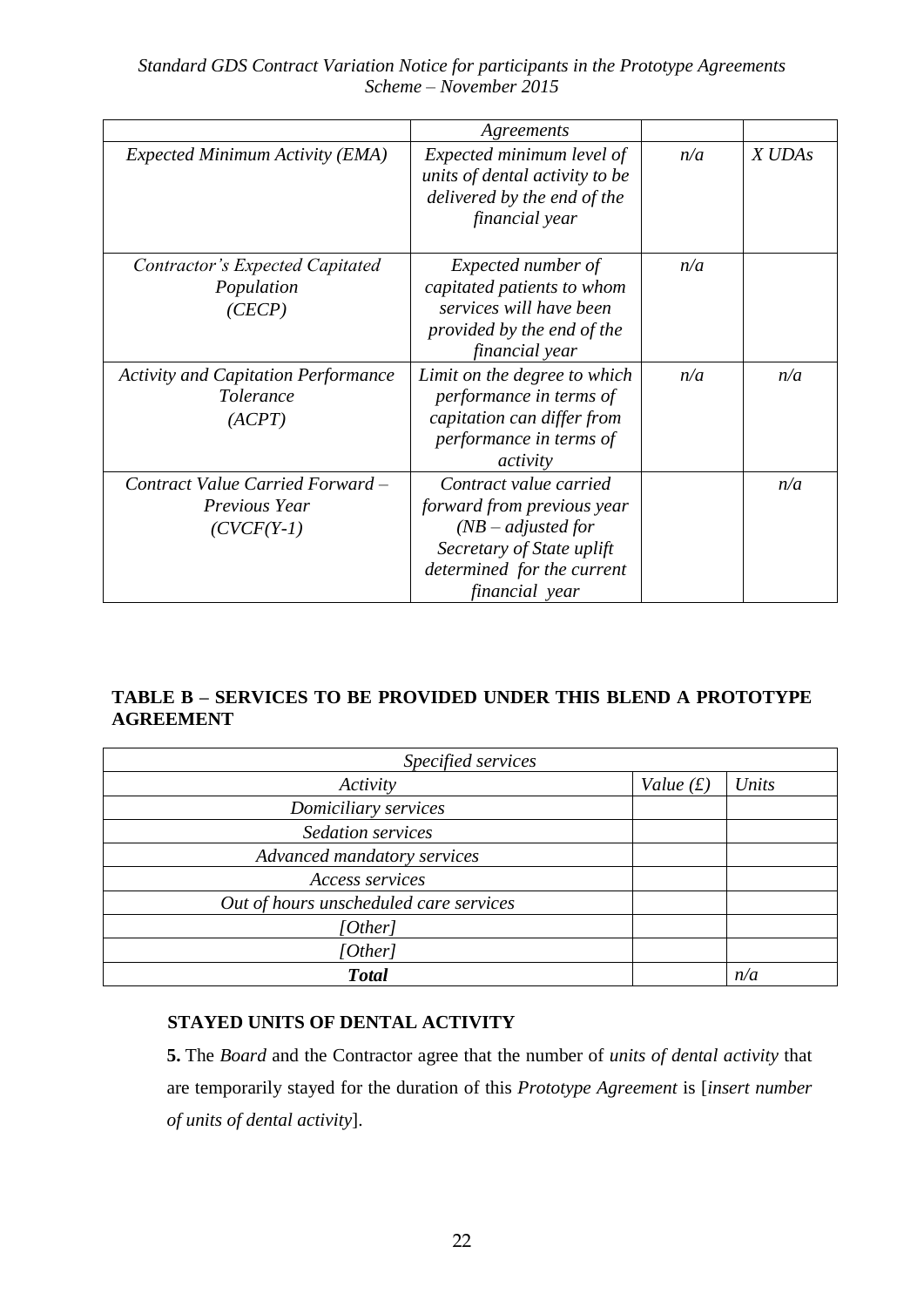# **PAYMENT ADJUSTMENT FOR PERFORMANCE AGAINST THE DENTAL QUALITY OUTCOMES FRAMEWORK**

*[NB – This section is only applicable for Blend A Prototype Agreements where the Contractor holds more than one Prototype Agreement that is included in the Prototype Agreement Scheme with the Board]*

**6.** For the purpose of calculating payment adjustments for performance against the Dental Quality and Outcomes Framework, the *Board* and the Contractor agree that this *Prototype Agreement* will be combined with the following *Prototype Agreements*:

[Contract number *insert*]

[Contract number *insert*]

## **NHS COMMITMENT**

**7.** The Contractor and the *Board* agree that the baseline average weekly time given to appointments in which an element of NHS dental care is delivered and reported to the NHS BSA in the remainder of the financial year is [*insert hours*]**.**

## **HISTORICAL CAPITATED POPULATION NUMBER**

**8.** The Contractor and the *Board* agree that the historical *capitated* population number baseline level that will apply to this *Prototype Agreement* is [*insert*].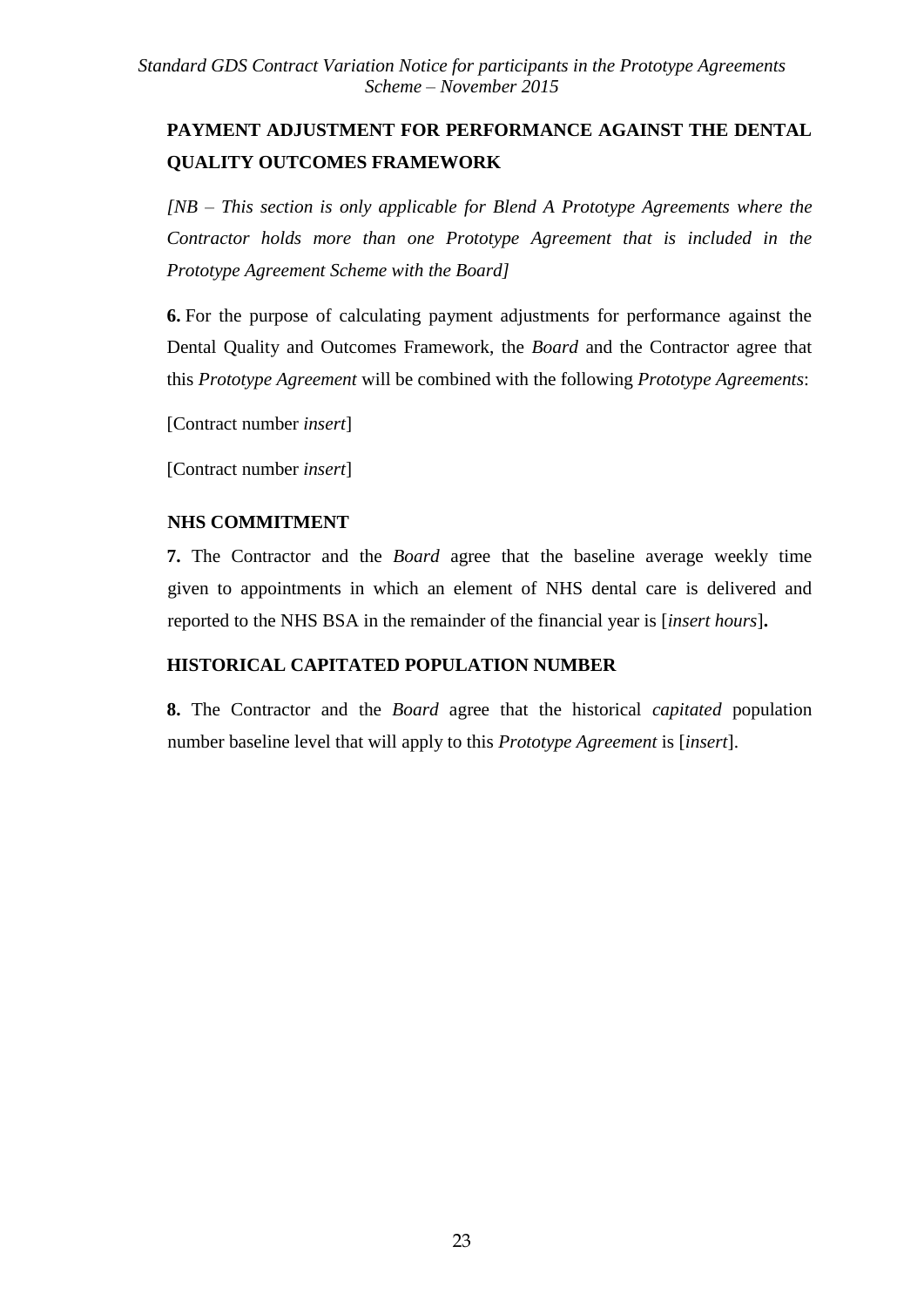## **SCHEDULE 1B**

## **Blend B Prototype Agreements – Values and Services**

## **BLEND B PROTOTYPE AGREEMENTS**

**1.** This *Prototype Agreement* is a *Blend B Prototype Agreement* where this Schedule and Sections 5 to 7 of the *Prototype SFE* apply.**(14)**.

**2.** The values and services for this *Prototype Agreement* are set out in Tables A and B below.

**3** Although included in Table A the primary dental services provided under this *Prototype Agreement* do not include *orthodontic services* provided under regulation 18 of *the Regulations*.

# **TABLES AND VALUES FOR THE PURPOSES OF PAYMENTS UNDER THE PROTOTYPE SFE**

**4.** The *Board* and the Contractor agree that the *Prototype Agreement* values set out in Table A and the services set out in Table B will apply to this *Prototype Agreement*.

*[Values for the services to be provided under this Prototype Agreement should be inserted into Tables A and B. These tables should be amended and rows added or removed as necessary to reflect the values and services agreed by the Contractor and the Board.]*

# **TABLE A – VALUES FOR THE PURPOSES OF PAYMENTS FOR THIS BLEND B PROTOTYPE AGREEMENT**

| <i>SFE</i>                            | Explanation                   | Value $(f)$ | Units |
|---------------------------------------|-------------------------------|-------------|-------|
| Negotiated Annual Prototype Value $-$ | Total value of Prototype      |             | n/a   |
| (NAPV)                                | SFE and any GDS SFE           |             |       |
|                                       | 2013 payments, including      |             |       |
|                                       | payments for orthodontic      |             |       |
|                                       | activity, specified services, |             |       |
|                                       | seniority, foundation         |             |       |
|                                       | training, special leave and   |             |       |
|                                       | rates reimbursement           |             |       |

1 (14) The Schedule *not applicable* must be deleted.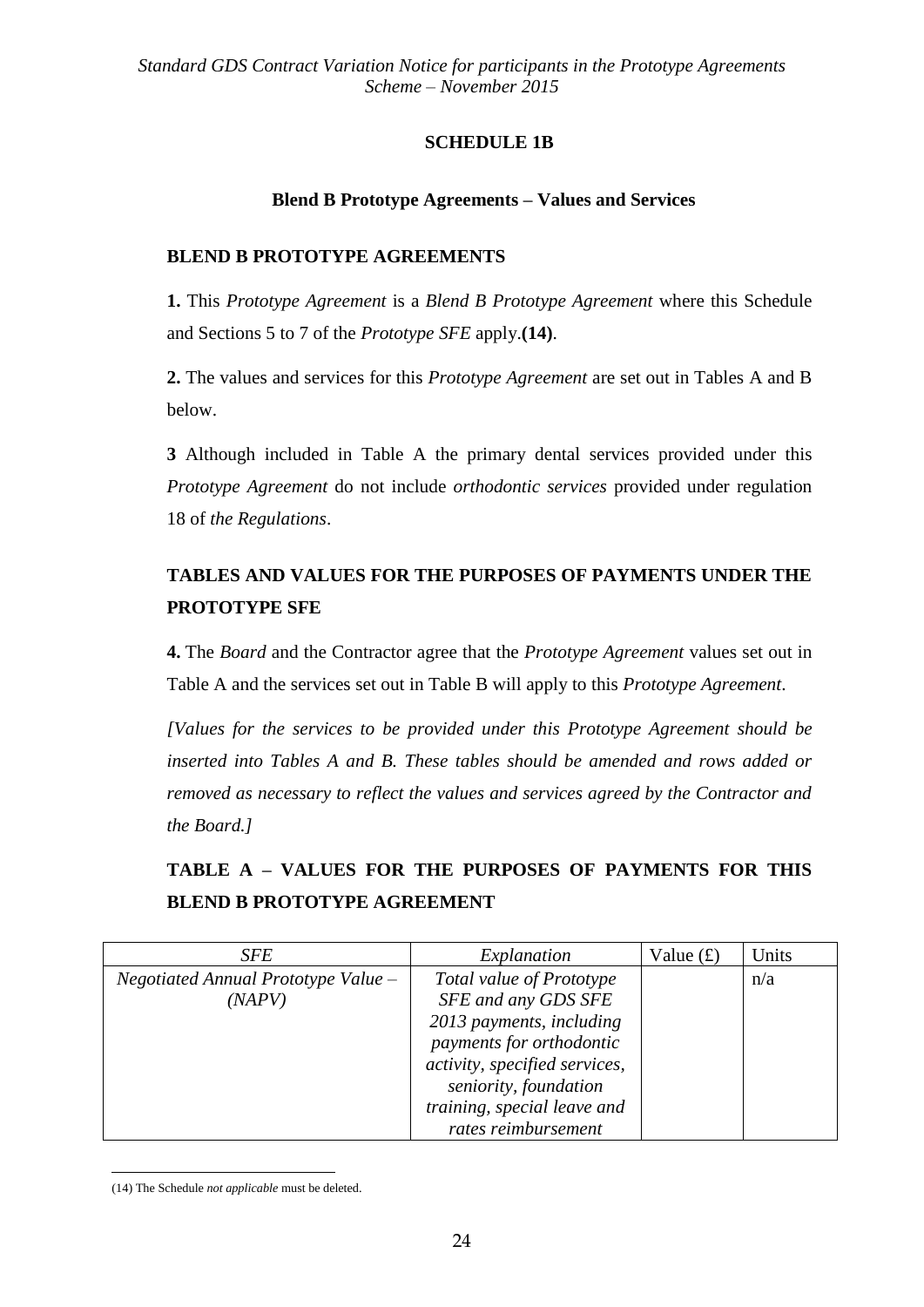|                                                                                           | payments                                                                                                                                                                                                                                                                          |        |
|-------------------------------------------------------------------------------------------|-----------------------------------------------------------------------------------------------------------------------------------------------------------------------------------------------------------------------------------------------------------------------------------|--------|
| Negotiated Annual Prototype Value -<br>Blend B (NAPVB)                                    | Total value of annual<br>Prototype SFE and GDS<br>SFE 2013 payments,<br>including payments for<br>orthodontic activity,<br>specified services, seniority,<br>foundation training, special<br>leave and rates<br>reimbursement payments for<br>this Blend B Prototype<br>Agreement | n/a    |
| Actual Annual Prototype Value -<br>(AAPV)                                                 | Total value of annual<br>payments after deduction<br>from NAPV of payments for<br>orthodontic activity,<br>specified services, seniority,<br>foundation training, special<br>leave and rates<br>reimbursement                                                                     | n/a    |
| Actual Annual Prototype Value -<br>Blend B (AAPVB)                                        | Total value of annual<br>payments after deduction<br>from NAPV of payments for<br>orthodontic activity,<br>specified services, seniority,<br>foundation training, special<br>leave and rates<br>reimbursement for this<br><b>Blend B Prototype</b><br>Agreement                   | n/a    |
| Payments for orthodontic activity<br>under the PDS SFE 2013                               | Payments for orthodontic<br><i>activity that is to be paid for</i><br>separately under the GDS<br>SFE 2013 (See Clause 365)                                                                                                                                                       | X UOAs |
| <b>Annual Specified Services Payment</b><br>(ASSP)                                        | Total payment for all<br>specified services<br>(see Table $B$ )                                                                                                                                                                                                                   | n/a    |
| <b>Pro-rated Actual Annual Prototype</b><br>Value-Blend B<br>(PAAPVB)                     | Pro-rated AAPVA for this<br><b>Blend B Prototype</b><br>Agreement                                                                                                                                                                                                                 | n/a    |
| Pro-rated Actual Annual Prototype<br>Value – Blend $B$ – Activity Element<br>$(PAAPVB-A)$ | Activity element of Pro-<br>rated AAPVA Prototype<br>Agreement value for this<br><b>Blend B Prototype</b><br>Agreement                                                                                                                                                            | n/a    |
| Pro-rated Actual Annual Prototype<br>Value – Blend B – Capitation Element<br>$(PAAPVB-C)$ | Capitation element of Pro-<br>rated AAPVA Prototype<br>Agreement value for this<br><b>Blend B Prototype</b>                                                                                                                                                                       | n/a    |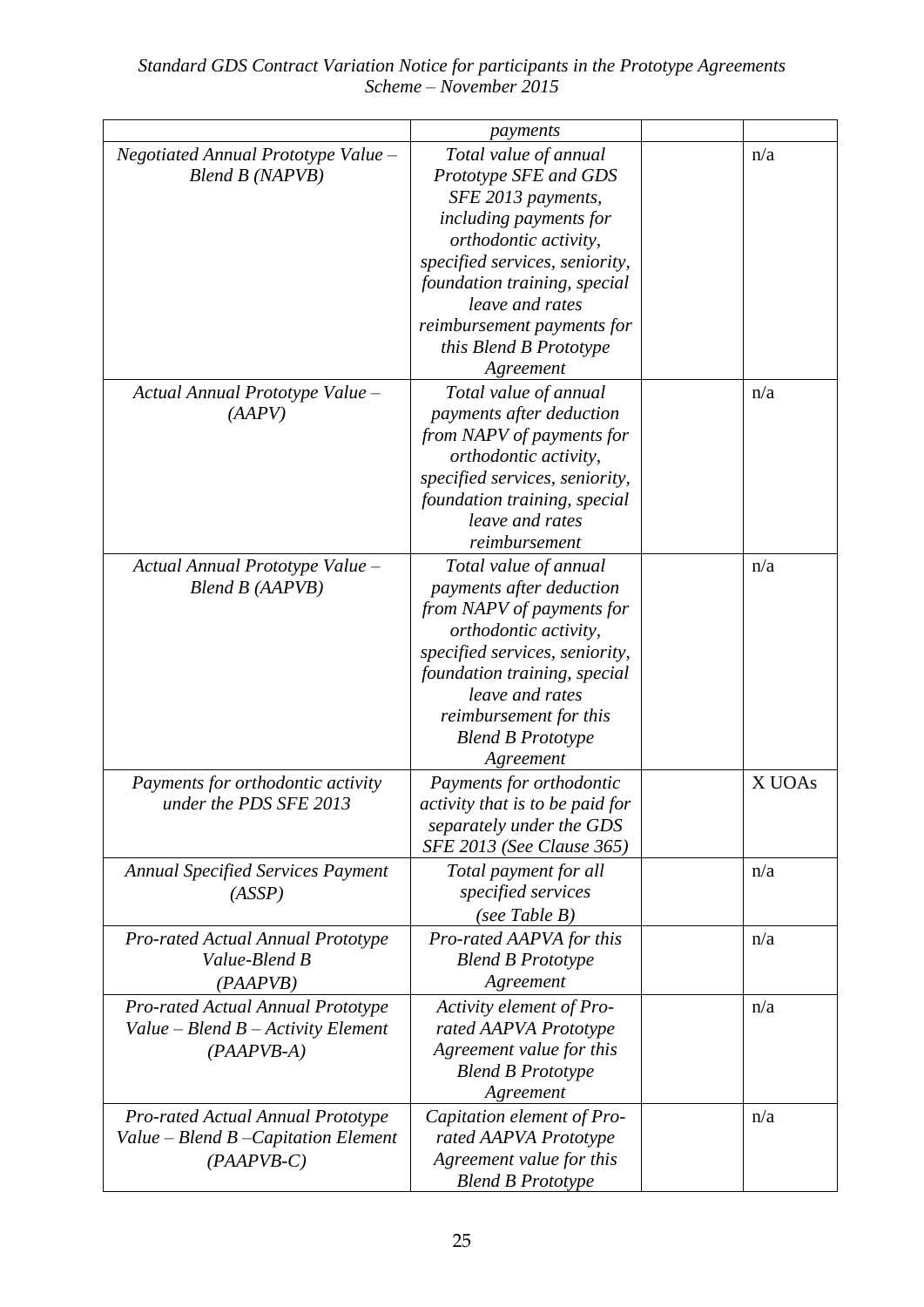|                                                                           | Agreement                                                                                                                                                  |     |        |
|---------------------------------------------------------------------------|------------------------------------------------------------------------------------------------------------------------------------------------------------|-----|--------|
| <b>Expected Minimum Activity (EMA)</b>                                    | Expected minimum level of<br>units of dental activity to be<br>delivered by the end of the<br>financial year                                               | n/a | X UDAs |
| Contractor's Expected Capitated<br>Population<br>(CECP)                   | Expected number of<br>capitated patients to whom<br>services will have been<br>provided by the end of the<br>financial year                                | n/a |        |
| <b>Activity and Capitation Performance</b><br><i>Tolerance</i><br>(ACPT)  | Limit on the degree to which<br>performance in terms of<br>capitation can differ from<br>performance in terms of<br>activity                               | n/a | n/a    |
| Contract Value Carried Forward -<br><i>Previous Year</i><br>$(CVCF(Y-1))$ | Contract value carried<br>forward from previous year<br>$(NB - adjusted for$<br>Secretary of State uplift<br>determined for the current<br>financial year) |     | n/a    |

## **TABLE B – SERVICES TO BE PROVIDED UNDER THIS BLEND B PROTOTYPE AGREEMENT**

| Specified services                     |             |       |
|----------------------------------------|-------------|-------|
| Activity                               | Value $(f)$ | Units |
| Domiciliary services                   |             |       |
| <b>Sedation services</b>               |             |       |
| Advanced mandatory services            |             |       |
| <b>Access services</b>                 |             |       |
| Out of hours unscheduled care services |             |       |
| [Other]                                |             |       |
| [Other]                                |             |       |
| <b>Total</b>                           |             | n/a   |

## **STAYED UNITS OF DENTAL ACTIVITY**

**5.** The *Board* and the Contractor agree that the number of *units of dental activity* that are temporarily stayed for the duration of this *Prototype Agreement* is [*insert number of units of dental activity*].